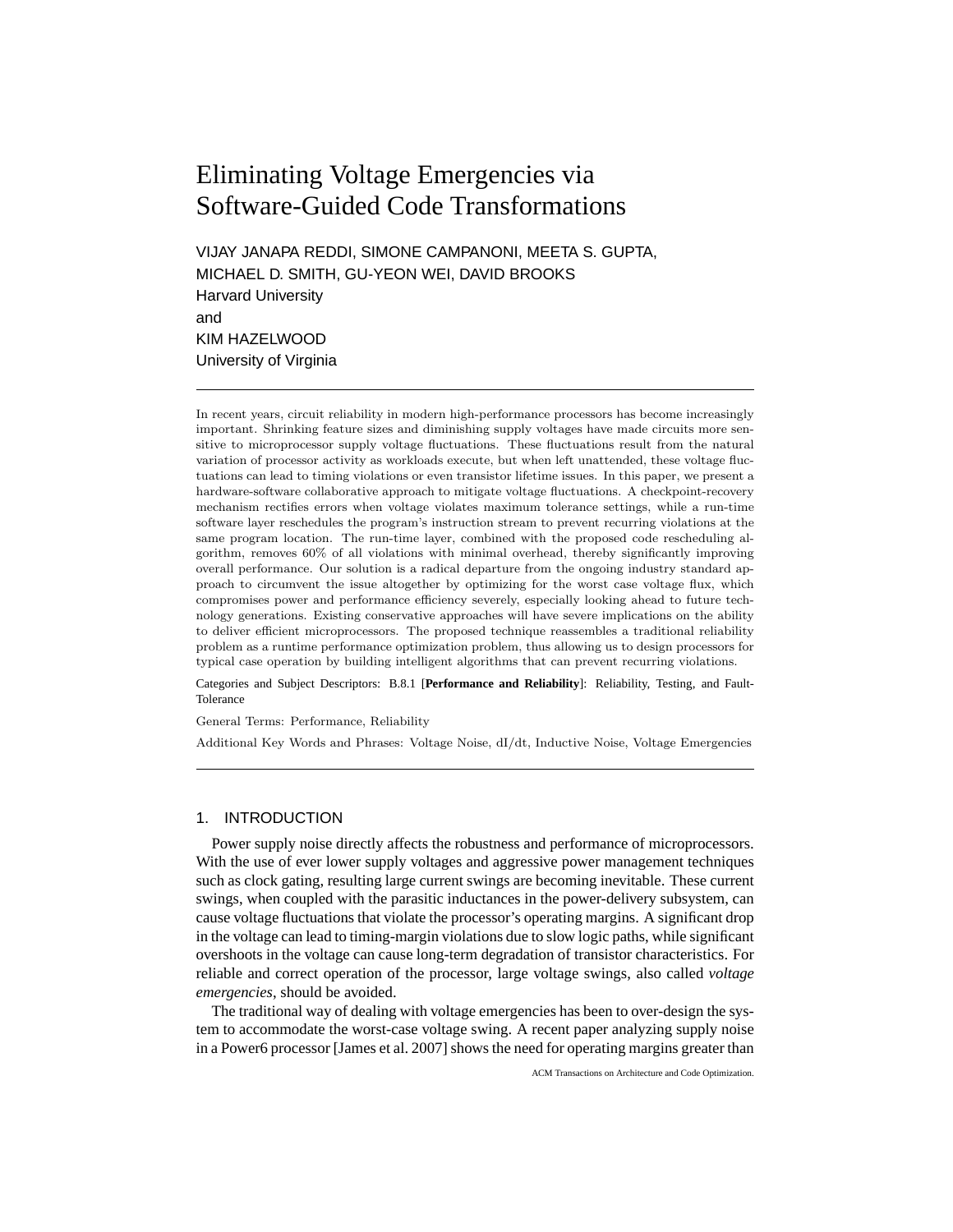20% of the nominal voltage (200mV for a nominal voltage of 1.1V). Conservative processor designs with large timing margins ensure robustness. However, conservative designs either lower the operating frequency or sacrifice power efficiency. For instance, Bowman et al. show that removing a 10% operating voltage margin leads to a 15% improvement in clock frequency [Bowman et al. 2008].

As an alternative to such conservative design, researchers have proposed designing for average-case operating conditions while providing a "fail-safe" hardware-based mechanism that guarantees correctness in the presence of voltage emergencies. Such a fail-safe mechanism enables more aggressive timing margins in order to maximize clock frequency, or even improve energy efficiency, but at the expense of some runtime penalty when violations occur. Architecture- and circuit-level techniques either proactively take measures to prevent a potentially impending voltage emergency [Ayers 2002; Joseph et al. 2003; Powell and Vijaykumar 2003; 2004], or operate reactively by recovering a correct processor state after an emergency corrupts machine execution [Gupta et al. 2008].

Traditional hardware techniques do not exploit the effect of program structure on emergencies. Figure 1 shows the number of unique static program locations or instructions that are responsible for emergencies<sup>1</sup> on our simulated platform (see Section 4.1), and the total number of emergencies they contribute over the lifetime of a program. The stacked logscale distribution plot indicates that on average fewer than 100 program instructions are responsible for several hundreds of thousands of emergencies. Even an ideal oracle-based hardware technique will need to activate its fail-safe mechanism once per emergency, and cannot exploit the fact that there are just a few emergency code hotspots responsible for nearly all emergencies. Additionally, hardware-based schemes must ensure that performance gains from operating at a reduced margin outweigh the fail-safe penalties. They therefore rely on tuning the fail-safe mechanism to the underlying processor and power delivery system specifics [Gupta et al. 2008]. When combined with implementation costs, potential changes to traditional architectural structures, and challenges like response-time delays [Gupta et al. 2008], design, validation and wide-scale retargetability all become increasingly difficult.

In this paper, we present a hardware-software collaborative approach for handling voltage emergencies. Hazelwood and Brooks [2004] suggest the potential for a collaborative scheme, but we demonstrate and evaluate a full-system implementation. The collaborative approach relies on a general-purpose fail-safe mechanism as infrequently as possible to handle emergencies, while having a software layer dynamically smooth bursty machine activity via code transformation to prevent frequently occurring emergencies. Ideally, the fail-safe mechanism activates only once per static emergency location, and therefore only a few times in all, as shown in Figure 1.

Our software transformation to prevent emergencies is a form of performance optimization because preventing emergencies at aggressive margins leads to better performance, due to reduced fail-safe recoveries. The software layer relies on feedback from the hardware to identify and eliminate emergency-prone program addresses, which is similar to present day industrial-strength virtual machines that target runtime performance optimization using feedback from hardware performance counters [Schneider et al. 2007; Lau et al. 2006]. In the future, we envision run-time systems treating reliability transformations as a

<sup>1</sup>We use the event categorization algorithm described by Gupta *et al.* [Gupta et al. 2007] to identify the instruction that gives rise to an emergency.

ACM Transactions on Architecture and Code Optimization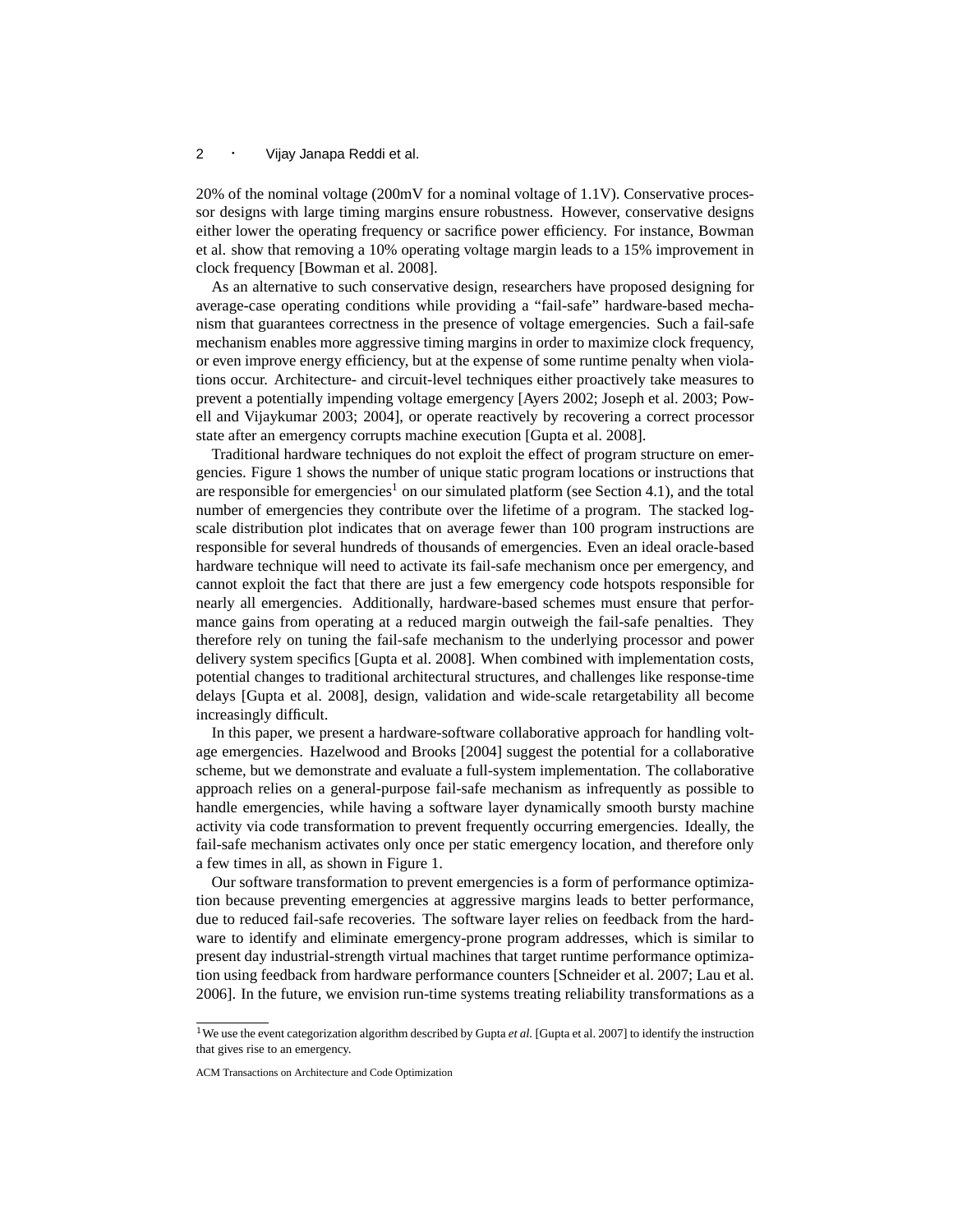#### Software-assisted Hardware Reliability • 3



Fig. 1: A small set of static program locations or instructions (fewer than 100) are responsible for nearly all voltage emergencies. Any voltage crossing beyond the 4% operating margin is considered an emergency in our experimental setup, which is described in Section 4.1.

class of dynamic performance optimization.

Dynamic optimization systems [Bala et al. 2000] are well suited for scenarios where "90% of the execution time is spent in 10% of the code". Figure 1 shows similar behavior with respect to emergencies. In contrast to hardware techniques, a compiler-assisted scheme can exploit the fact that programs have so few static emergency-prone hot spots. In our scheme, a dynamic compiler eliminates a large fraction of the Dynamic emergency count. We demonstrate a compiler-based issue rate staggering technique that reduces emergencies by applying transformations such as rescheduling existing code or injecting new code into the dynamic instruction stream of a program.

Unlike throttling-based hardware schemes, our solution does not require design-time package- and microarchitecture-specific solutions. A dynamic compiler is inherently finegrained, code-aware, and machine-specific, and it can adapt to the run-time environment. Our collaborative design is a more holistic technique for handling voltage emergencies, as compared to prior hardware techniques. Therefore, our solution allows us to more easily harness the benefits of improved energy efficiency or performance improvement that aggressive margins enable.

The primary contributions of this paper are as follows:

- (1) Design and implementation of a dynamic compiler-based system for suppressing recurring voltage emergencies.
- (2) An instruction rescheduling algorithm that prevents voltage emergencies by staggering the issue rate.
- (3) Demonstration that general-purpose checkpoint-recovery hardware is useful to infrequently tolerate voltage emergencies at aggressive operating margins when combined with our hardware and software co-design approach.

The rest of the paper is organized as follows: Section 2 presents the structure of the proposed hardware-software collaborative approach along with design details for each of the individual hardware and software components. Section 3 presents a code transformation algorithm that we employ to smooth the voltage of the executing program, after the region has been identified. Section 4 discusses performance results, Section 5 discusses related work and Section 6 concludes the paper.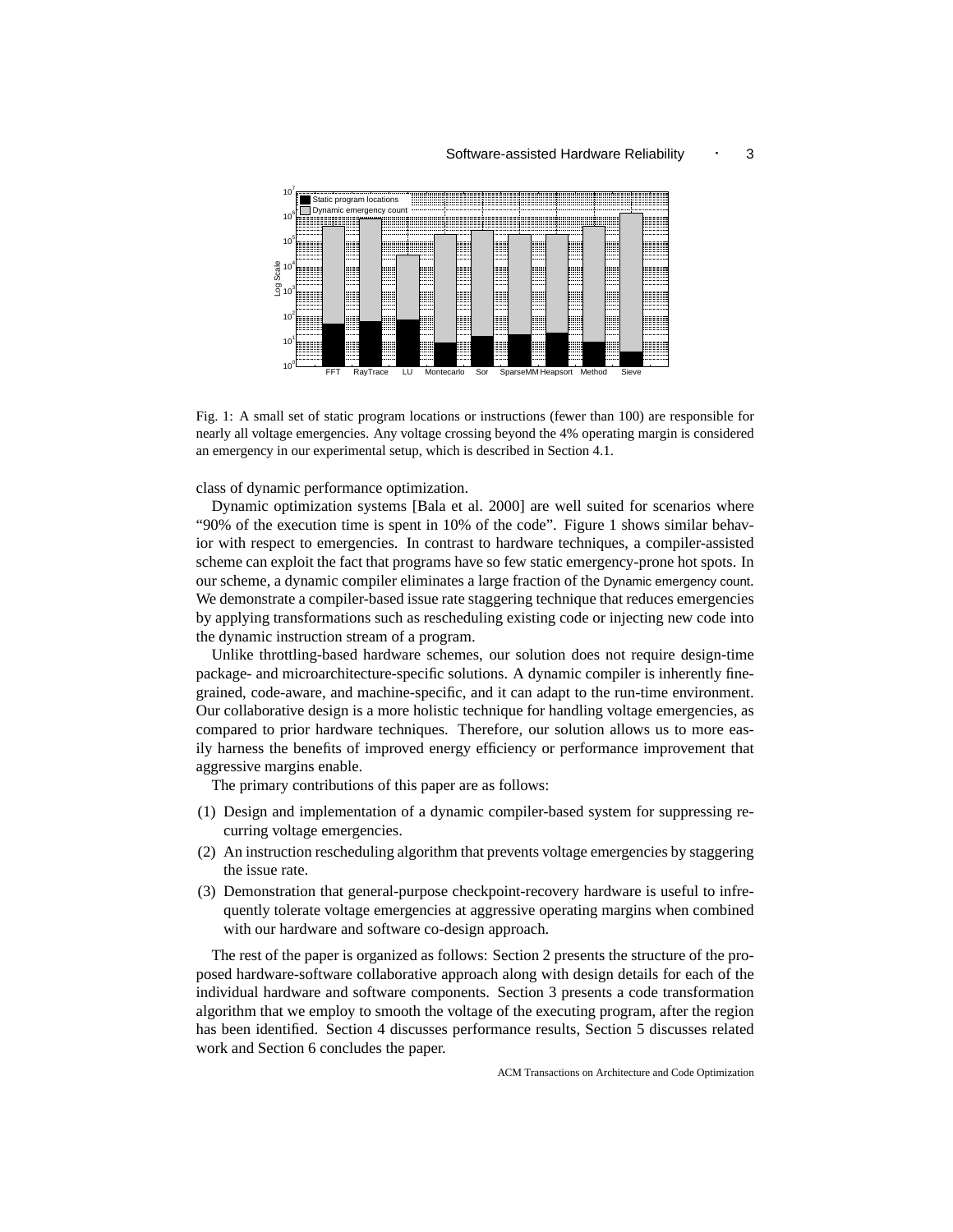<sup>4</sup> · Vijay Janapa Reddi et al.



Fig. 2: Workflow diagram of the proposed software-assisted hardware-guaranteed architecture to deal with voltage emergencies.

# 2. A COLLABORATIVE FRAMEWORK TO MITIGATE VOLTAGE NOISE

The benefits of a collaborative hardware-software approach are twofold: First, recurring emergencies are avoidable via software code transformation. Second, a collaborative scheme allows hardware designers to relax worst-case timing margin requirements because of the reduced number of emergencies. The net effect is better energy efficiency or improved performance. In this section, we first present an overview of how our collaborative architecture works and highlight the critical components. Following that, we present details about each of the hardware and software components.

### 2.1 Overview

Figure 2 illustrates the operational flow of our system. An Emergency Detector continuously monitors execution. When it detects an emergency, it activates the hardware's Fail-safe Mechanism. We assume that a general-purpose checkpoint-recovery mechanism restores execution to a previously known valid processor state whenever an emergency is detected. After recovery, the detector notifies the software layer of the voltage emergency.

The software operates in *lazy* mode; it waits for emergency notifications from the hardware. Whenever a notification arrives, the software's Profiler extracts information about recent processor activity from the Event History Tracker, which maintains information about cache misses, pipeline flushes, and so on. The profiler uses this information to identify the code region corresponding to an emergency. Subsequently, the profiler calls a run-time Compiler to alter the code responsible for causing the emergency in an attempt to eliminate future emergencies at the same program location.

# 2.2 Hardware Design

The hardware support mechanism consists of a voltage emergency detector that identifies when an emergency has occurred, a fail-safe mechanism that engages after every emergency to provide a rollback mechanism, and an event history tracker that is used to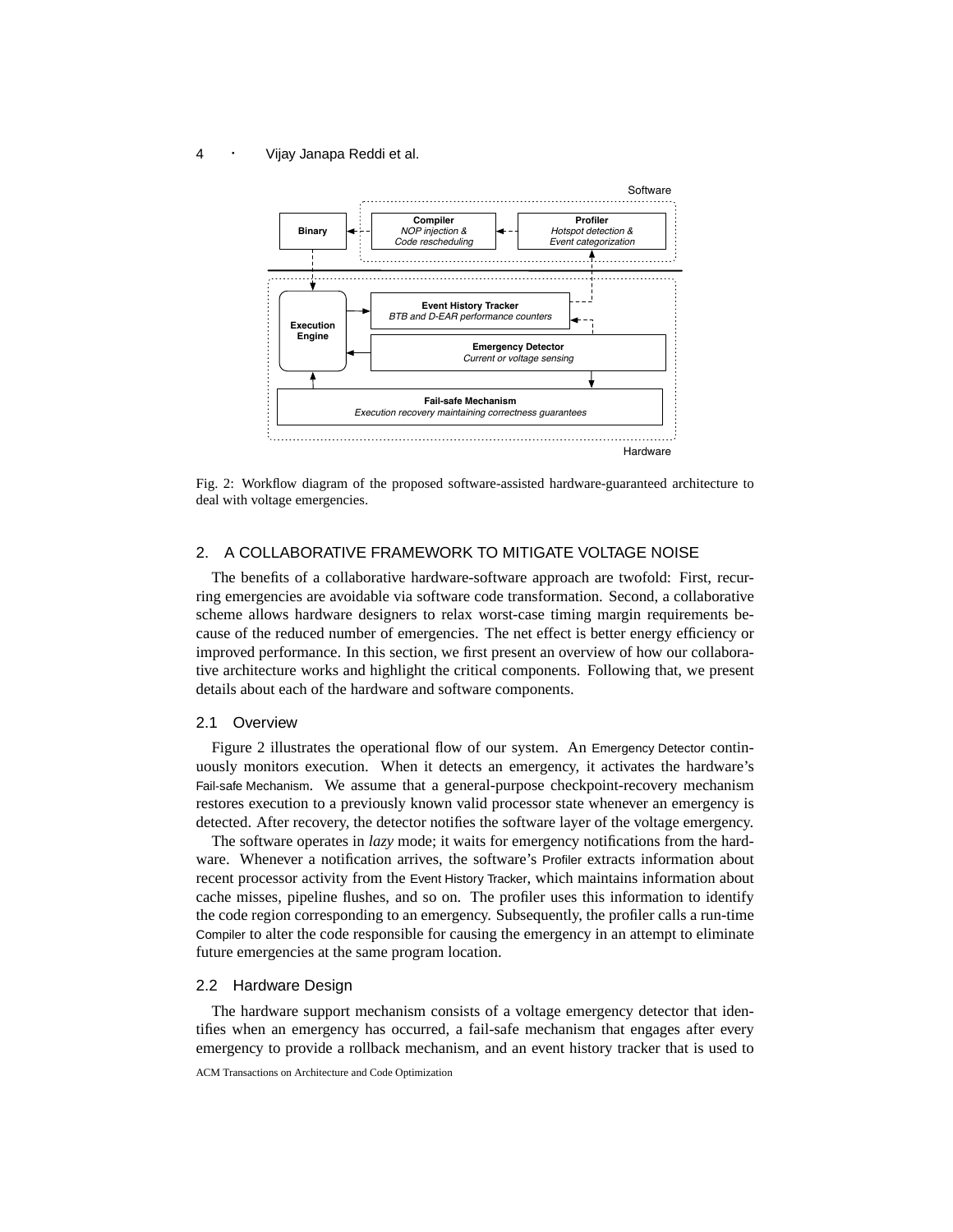communicate to the software component.

2.2.1 *Emergency detector.* To detect operating margin violations, we rely on a voltage sensor. The detector invokes the fail-safe mechanism when it detects an emergency. After recovery, the detector invokes the software layer for profiling and code transformation to eliminate subsequent emergencies.

2.2.2 *Fail-safe mechanism.* Our scheme allows voltage emergencies to occur in order to identify emergency-prone code regions for software transformation. We therefore require a mechanism for recovering from a corrupt processor state. We use a recovery mechanism similar to that found in reactive techniques for processor error detection and correction that have been proposed for handling soft errors [Wang and Patel 2006; Agarwal et al. 2004]. These are primarily based on checkpoint and rollback. We use explicit checkpointing, which is a scheme already shipping in production systems [Ando et al. 2003; Slegel et al. 1999].

Explicit-checkpoint mechanisms rely on explicitly saving the architectural state of the processor, i.e., the architectural registers and updated memory state. But there is substantial overhead associated with restoring the register state, and there are additional cache misses at the time of recovery (a buffered memory update is assumed, with updated lines between checkpoints marked as volatile). Moreover, a robust explicit-checkpoint mechanism for noise margin violations must be independent of sensor delays. Any checkpoint falling after a violation but before its subsequent detection due to sensor delays must be considered corrupt. Therefore, providing correct recovery semantics requires maintaining two checkpoints. The interval between checkpoints is just tens of cycles.

While we choose explicit checkpointing for evaluation in this paper, the overall approach is independent of the specific checkpointing implementation. So we refer readers to Section 5 for alternative checkpointing schemes that could be used in place of the explicit checkpointing mechanism.

2.2.3 *Event history tracker.* The software layer requires pertinent information to locate the instruction sequence responsible for an emergency in order to do code transformation. For this purpose, we require the processor to maintain two circular structures similar to those already found in existing architectures like the IPF and PowerPC systems. The first is a *branch trace buffer (BTB)*, which maintains information about the most recent branch instructions, their predictions, and their resolved targets. The second is a *data event address register (D-EAR)*, which tracks recent memory instruction addresses and their corresponding effective addresses for all cache and translation lookaside buffer (TLB) misses. The software extracts this information whenever it receives a notification about an emergency.

# 2.3 Software Design

The software component consists of a profiler that converts the information gathered by the hardware event history tracker into a particular location in the code, and a compiler that analyzes and modifies the program to prevent future recurrences.

2.3.1 *Profiler.* The profiler is notified whenever a hardware emergency occurs. The profiler identifies emergency-prone program locations for the compiler to optimize. It records the time and frequency of emergency occurrences in addition to recent microarchitectural event activity extracted from the performance counters. Using this information the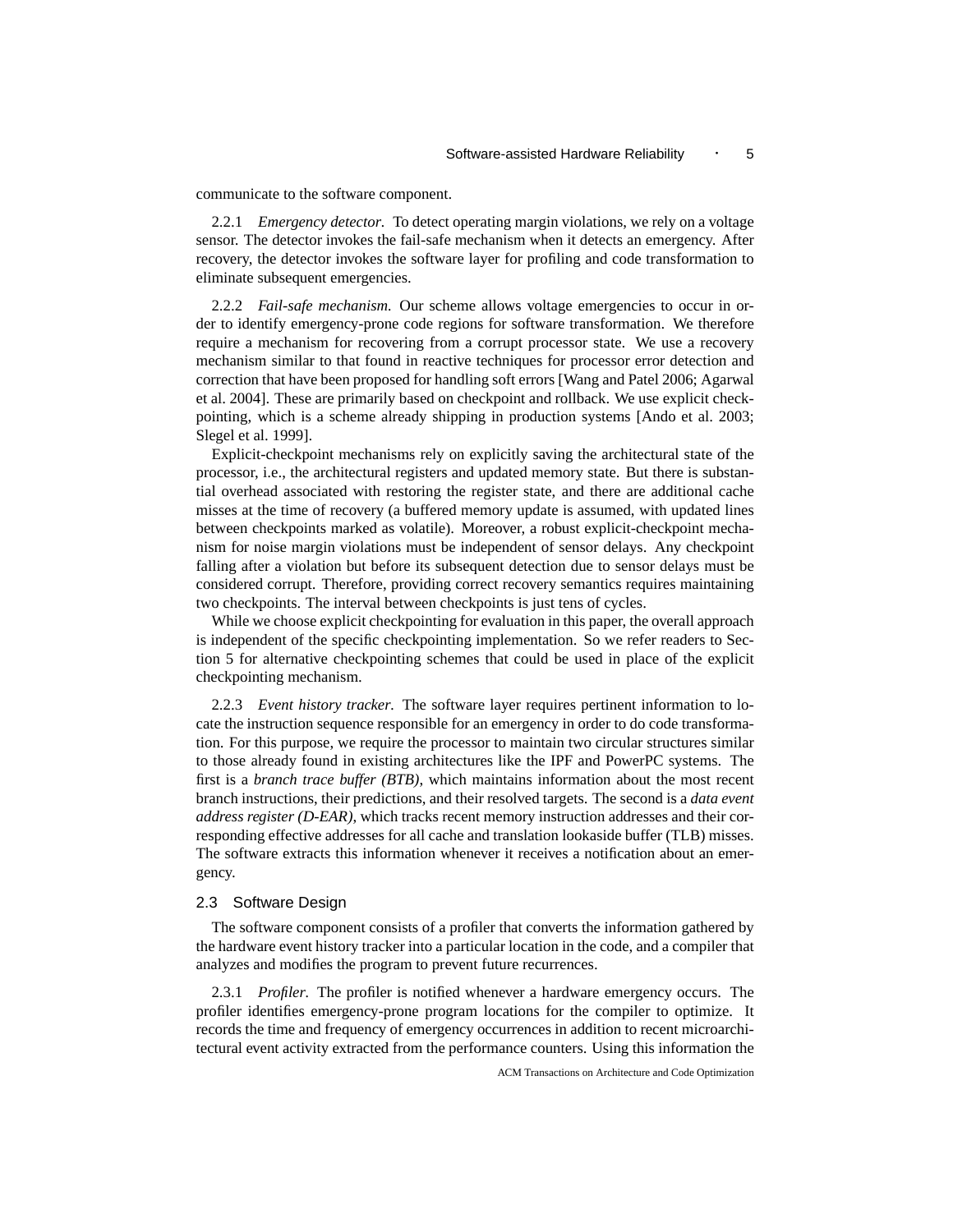

Fig. 3: A 50-cycle execution snapshot of benchmark *Sieve*. It shows the impact of a pipeline stall due to a long latency operation on processor current and voltage. An operating margin of 4% is assumed (i.e., a maximum of 1.04V and minimum of 0.96V). (a) Before Software Optimization shows how a stall triggers an emergency as the issue rate ramps up quickly once the long-latency operation completes. (b) After Software Optimization demonstrates how compiler-assisted code rescheduling slows the issue rate after the long latency operation to eliminate the emergency illustrated in (a).

profiler locates the instruction responsible for an emergency using the *event categorization* algorithm [Gupta et al. 2007]. The algorithm works on an out-of-order superscalar machine and it is important to note that the compiler is sensitive to the algorithm's effectiveness, as the algorithm is responsible for directing the compiler to the appropriate code location to target. We refer to this problematic instruction as the *root-cause* instruction and we rely on the robustness of the algorithm provided by prior work to identify the root-cause correctly.

Event categorization identifies root-cause instructions based on the understanding that microarchitectural events along with long-latency operations can give rise to pipeline stalls. A burst of activity following the stall can cause the voltage to drop below the minimum operating margin due to a sudden increase in current draw. Such a violation of the minimum voltage margin is by definition a voltage emergency. Figure 3(a) illustrates such a scenario using the experimental setup we describe in Section 4.1. A data dependence on a long-latency operation stalls all processor activity. When the operation completes, the issue rate increases rapidly as several dependent instructions are successively allocated to different execution units. This gives rise to a voltage emergency because of the sudden increase in current draw. The categorization algorithm associates the long-latency operation as the root cause since it caused the burst of activity that gave rise to an emergency.

Generally, there are several other causes of voltage emergencies, ranging from cache misses to branch mispredictions and TLB misses. We characterize these for the benchmarks we evaluate later in Section 4.1.3. The profiler is equipped to detect the root-cause for all types of emergencies. In this work, we do not focus on eliminating the events that lead to an emergency, rather we focus on smoothing activity following the event to prevent an emergency, since in reality it is impossible to eliminate every microarchitectural event from a real system.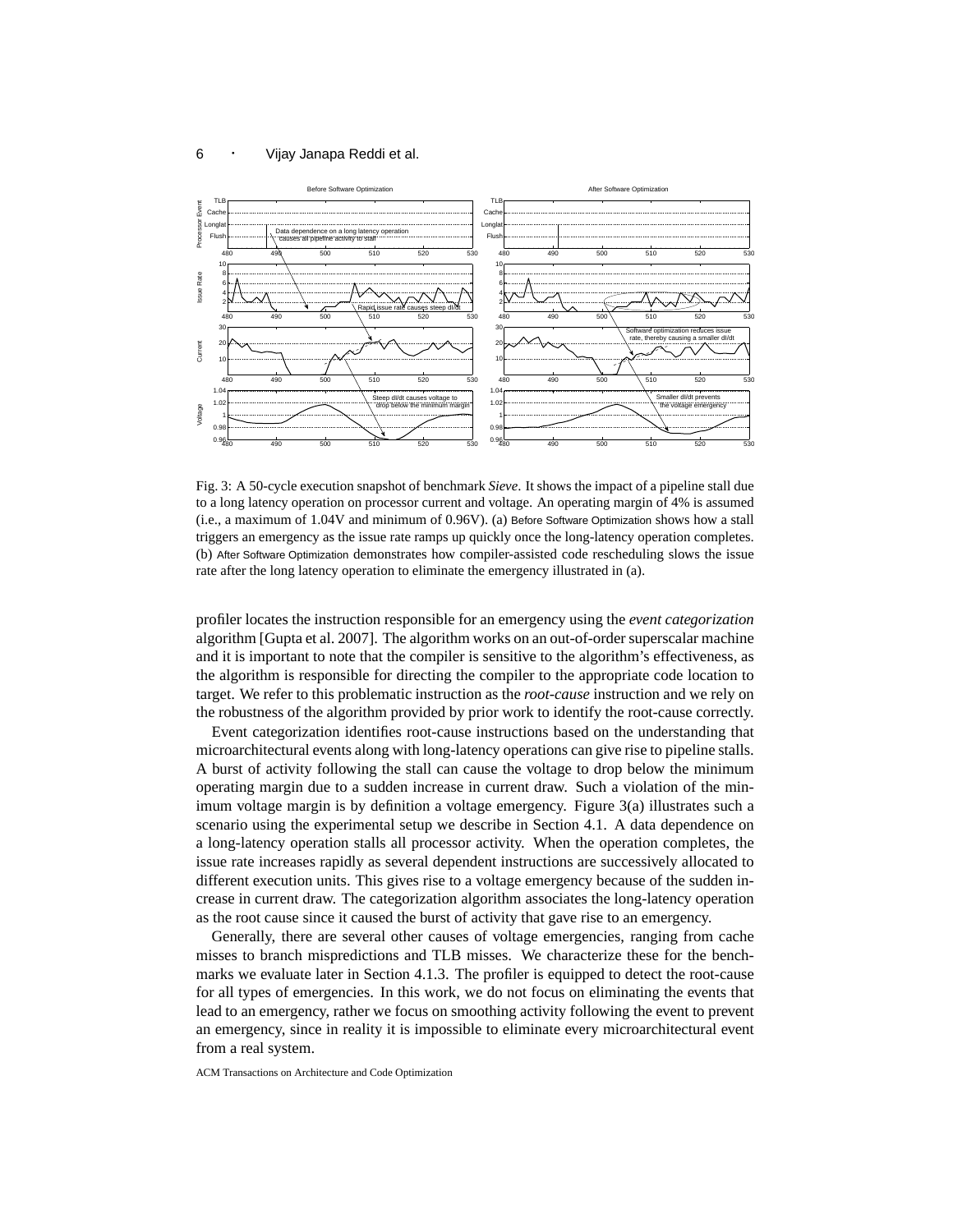2.3.2 *Compiler.* Figure 3(a) illustrates that voltage emergencies depend on the issue rate of the machine. Therefore, slowing the issue rate of the machine at the appropriate point can prevent voltage emergencies. We can achieve the same goal in software by altering the program code that gives rise to emergencies at execution time, and can do so without large performance penalties. The compiler tries to exploit pipeline delays by rescheduling instructions to decrease the issue rate close to the root-cause instruction. Pipeline delays exist because of NOP instructions or read-after-write (RAW), write-after-read (WAR), or write-after-write (WAW) dependencies between instructions. Hardware optimization techniques like register renaming in a superscalar machines can optimize away WAR and WAW dependencies, so a RAW dependence is the only kind that forces the hardware to execute in sequential order. The compiler tries to exploit RAW dependencies that already exist in the program to slow the issue rate by placing the dependent instructions close to one another.

In the following sections, we discuss two approaches we explored for injecting pipeline delays at the software level. We outline one simple approach consisting of inserting nops, and a more sophisticated approach that exploits existing RAW dependencies. Later, in Section 4, we evaluate each approach in turn.

**NOP Injection.** A simple way for the compiler to slow the pipeline is to insert NOP instructions specified in the instruction set architecture into the dynamic instruction stream of a program. However, modern processors discard NOP instructions at the decode stage. Therefore, the instruction does not affect the issue rate of the machine. Instead of real NOPs, the compiler can generate a sequence of instructions containing RAW dependencies that have no effect. Since these *pseudo-NOP* instructions perform no useful work, this approach often degrades performance.

The compiler attempts to construct the pseudo-NOP instruction sequence utilizing only dead registers. However, this is not always feasible. In such cases, the compiler spills the contents of live general purpose registers needed for pseudo-NOP code generation. Following the creation and insertion of the pseudo-NOP code in the appropriate location, the compiler fills back live register state and returns control back to the original program code instruction sequence. Therefore, in addition to wasted cycles due to pseudo-NOP code execution, the system may experience additional performance loss due to register spills and fills.

**Code Rescheduling.** A better way to smooth processor activity is to exploit RAW dependencies already existing in the original control flow graph (CFG) of the program. This constrains the burst of activity when the machine resumes execution after the stall, which prevents the emergency. Whether the compiler can successfully move instructions to create a sequence of RAW dependencies depends on whether moving the code violates either control dependencies or data dependencies. From a high level, the compiler's instruction scheduler does not break data dependencies, but it works around control dependencies by cloning the required instructions and moving them around the control flow graph such that the original program semantics are still maintained.

To illustrate our code rescheduling approach, in Figure 4(a) we present a simplified sketch of the code corresponding to the activity shown in Figure 3(a). The long-latency operation illustrated in Figure 3 corresponds to the *divide* instruction shown in basic block 4 of Figure 4. An emergency repeatedly occurs in basic block 3 along the dotted loop backedge path  $4 \rightarrow 1 \rightarrow 2 \rightarrow 3$ . The categorization algorithm identifies the *divide* instruction corresponding to  $C \leftarrow A / B$  in basic block 4 as the root-cause instruction. The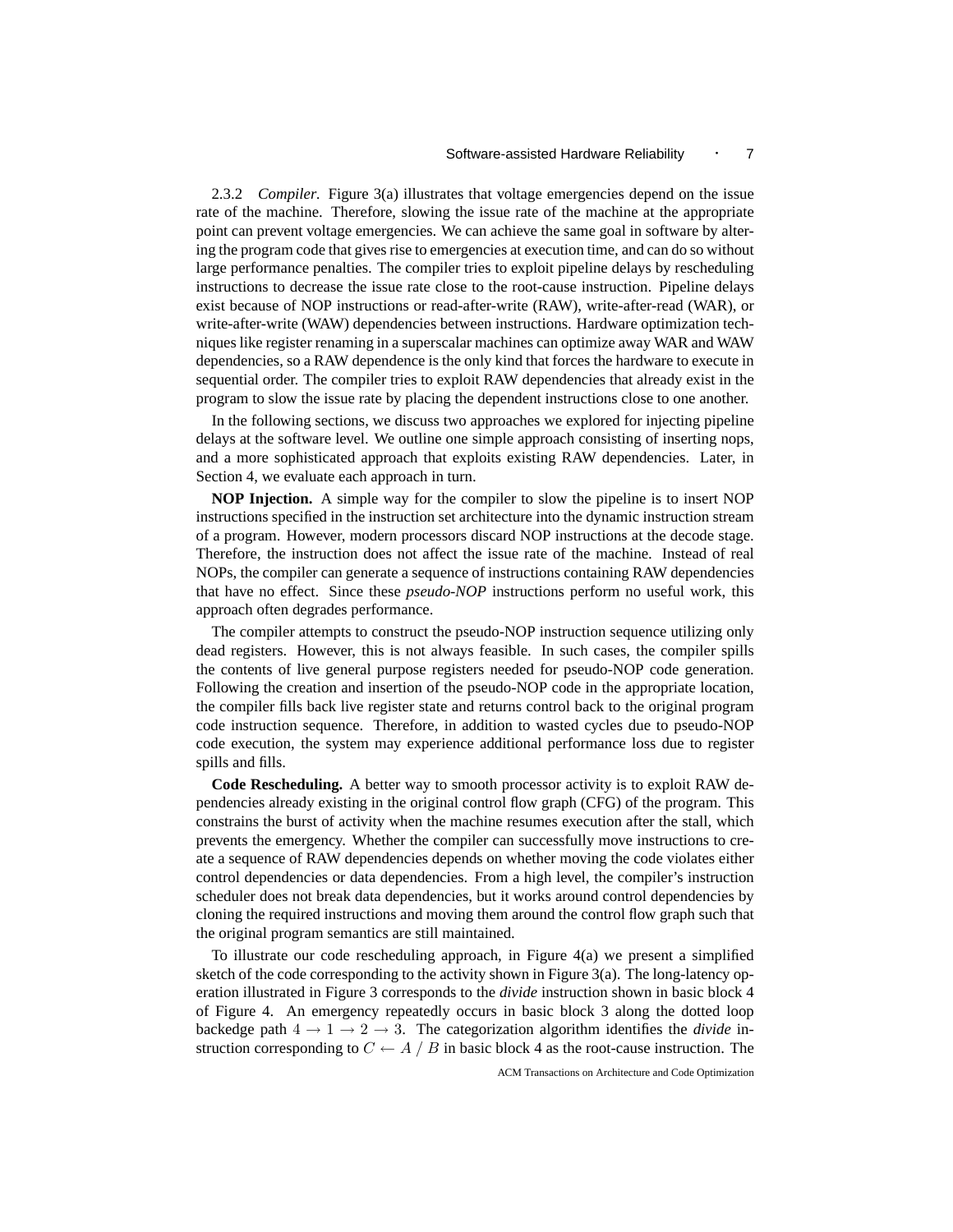8 · Vijay Janapa Reddi et al.



Fig. 4: Effect of code rescheduling on an emergency-prone loop from benchmark *Sieve*. (a) An emergency consistently occurs in basic block 3 along the dotted loop backedge path  $4 \rightarrow 1 \rightarrow 2 \rightarrow 3$ . (b) Moving instruction  $A \leftarrow B$  from block 1 to block 2 puts dependent instructions closer together, thereby constraining the issue rate. This prevents all subsequent emergencies in basic block 3.

compiler identifies the control flow path using the branch history information extracted by the profiler from the BTB counters, and recognizes that moving instruction  $A \leftarrow B$  from basic block 1 to 2 will constrain the issue rate of the machine because of a tighter sequence of RAW dependencies. But the compiler also recognizes that the result of  $A \leftarrow B$  is live along edge  $1 \rightarrow 3$ , so it clones the instruction into a new basic block (basic block 5) along that edge to ensure correctness.

The resulting effect after rescheduling is illustrated in Figure 3(b). Activity in this figure is slightly offset to the right by about 5 clock cycles from Figure 3(a) due to subtle changes to the loop structure from code rescheduling. Nevertheless, the stall event still occurs at the same program location. The slight change in current activity between cycles 490 and 500 is a result of code rescheduling. After dependent instructions are packed close to one another in basic block 2, the issue rate in Figure 3(b) does not spike as high as it does in Figure 3(a) once pipeline activity resumes after the stall.

Code rescheduling alters the current and voltage profile. Therefore, the scheduler must be careful not to simply displace emergencies from one location to another by arbitrarily moving code from far away regions. To retain the original activity, the code rescheduling algorithm searches for RAW dependencies starting with the basic block containing the root-cause instruction. Using this anchor point, the software code scheduler enlarges its search window iteratively over the CFG until it finds a RAW dependence to exploit or it reaches the scope of a function body, at which point it gives up.

Out-of-order execution complicates instruction rescheduling, as the machine can bypass the RAW dependence chain generated by the compiler if there is enough other code available for execution in the hardware's scheduling window. The scheduler handles this by choosing a RAW candidate from a set  $C_1$  of candidates by computing the subset  $C_2 \subseteq C_1$ such that each element of  $C_2$  has the longest RAW dependence chain after moving the instructions to the required location. By targeting long RAW dependence chains, the compiler increases the chances that the machine's scheduling window will fill with dependent code, reducing the issue rate. Otherwise, the compiler must generate multiple sets of smaller RAW dependence chains.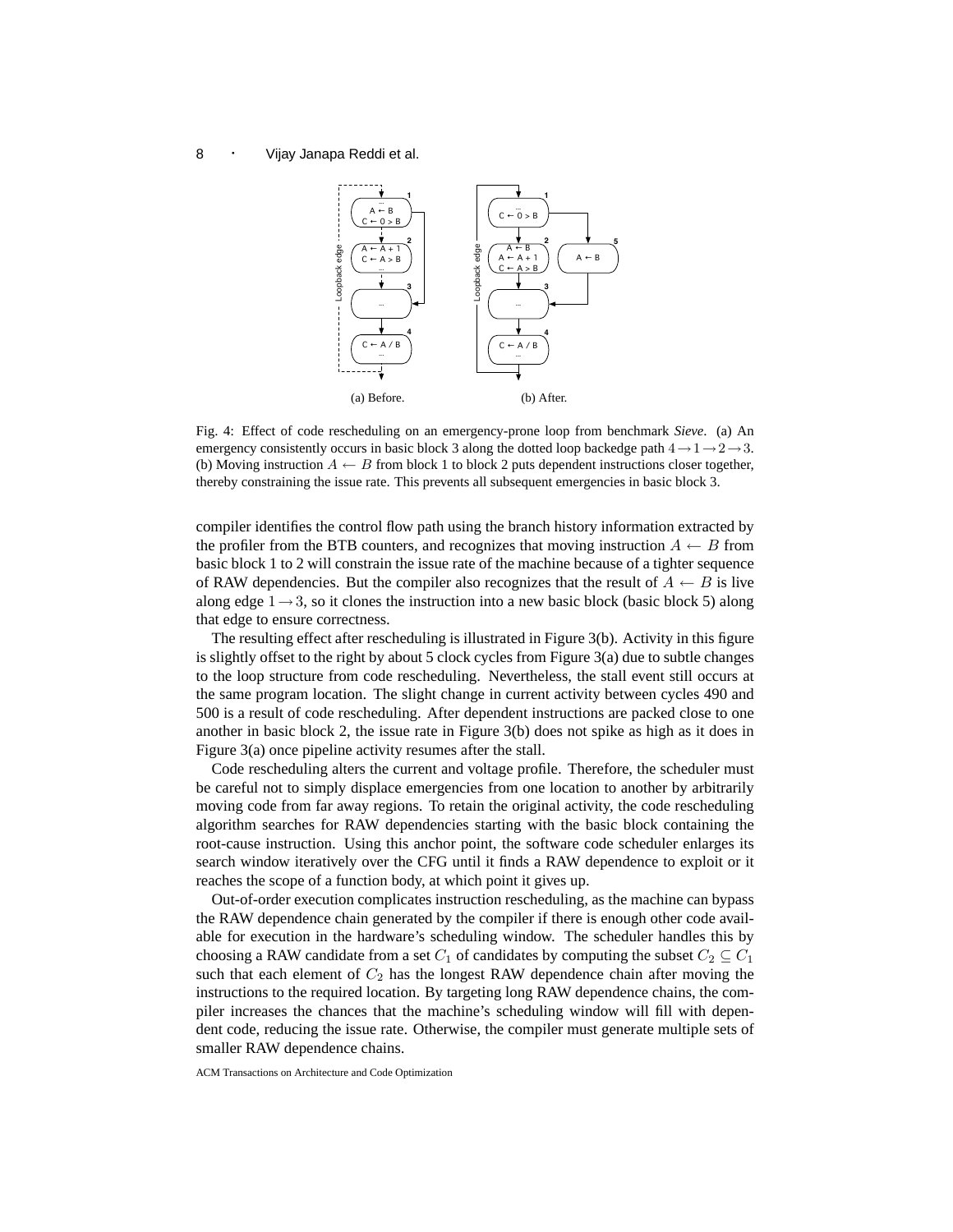| Instruction    | Description                                                                      | Event Type          |
|----------------|----------------------------------------------------------------------------------|---------------------|
| Root-cause     | Instruction identified by the hardware as the cause of an emergency.             | All but BR.         |
| Last-writeback | Most recent instruction in the write back stage of the pipeline.                 | All but BR.         |
| Wrong-path     | First instruction along the speculative path prior to detecting a misprediction. | All (including BR). |

Table I: Types of instructions that the code rescheduling algorithm targets depending on the event responsible for an emergency.

In the following section, we present a detailed description of our algorithm, which is a specific instantiation of the general concept we propose to prevent emergencies staggering the issue rate using RAW dependence chains.

# 3. SOFTWARE-BASED CODE RESCHEDULING ALGORITHM

Given a root-cause instruction, our scheduler constrains the instruction issue rate at different points within the CFG. The scheduler transforms the code differently depending on whether or not the emergency was caused by a branch misprediction. In the simple case, such as an emergency caused by a sudden burst of activity following a cache miss event or a long latency stall (as illustrated in Figure 3), the scheduler targets the root-cause instruction and the last writeback instruction to successfully remove emergencies. Table I describes these instruction types and indicates under which event conditions the code rescheduler targets them. We consider these two particular locations to prevent the out-of-order issue logic from intelligently bypassing the RAW dependence chain put in place to prevent the emergency. The hardware may discover some other instruction sequences also ready for execution. These other sequences could lead to a burst of activity that can cause an emergency, thus rendering our transformations ineffective. Therefore, we conservatively target two locations to constrain the issue rate.

When an emergency is caused by a branch misprediction (BR), the scheduler must take into account the speculative set of instructions executed by the machine. We experimentally discovered that constraining the issue rate before a pipeline flush event along the wrong path significantly increases the chances of preventing an emergency. Therefore, to prevent branch misprediction-related emergencies, the scheduler targets the root-cause instruction, the last writeback instruction, as well as the first instruction along the speculative path that is executed just prior to detecting the branch misprediction.

Algorithm 1 illustrates the highest-level pseudocode that the compiler invokes to transform the code at the point of an emergency (i.e., root-cause instruction r). It takes as input the three input instructions described above that the Profiler mechanism (illustrated in Figure 2) identified. The algorithm then invokes the Scheduler function to transform the code in order to constrain the issue rate just before a specific instruction: the algorithm constrains the issue rate on the last write back instruction regardless of the emergency type and before every successor of the root-cause instruction. However, depending on the emergency type, we decide the successor paths on which to constrain the issue rate. In the case of a branch misprediction-related emergency, we constrain the issue rate on the fallthrough, as well the taken path, thereby smoothing voltage along the speculative path as well.

**Determining Candidates for Code Motion**. The Scheduler function discovers and schedules a RAW chain before its input parameter instruction a. To locate the closest and longest RAW chain, the Scheduler invokes the GlobalCandidate function. The GlobalCandidate function defines the scope or range of basic blocks from within which the LocalCandidate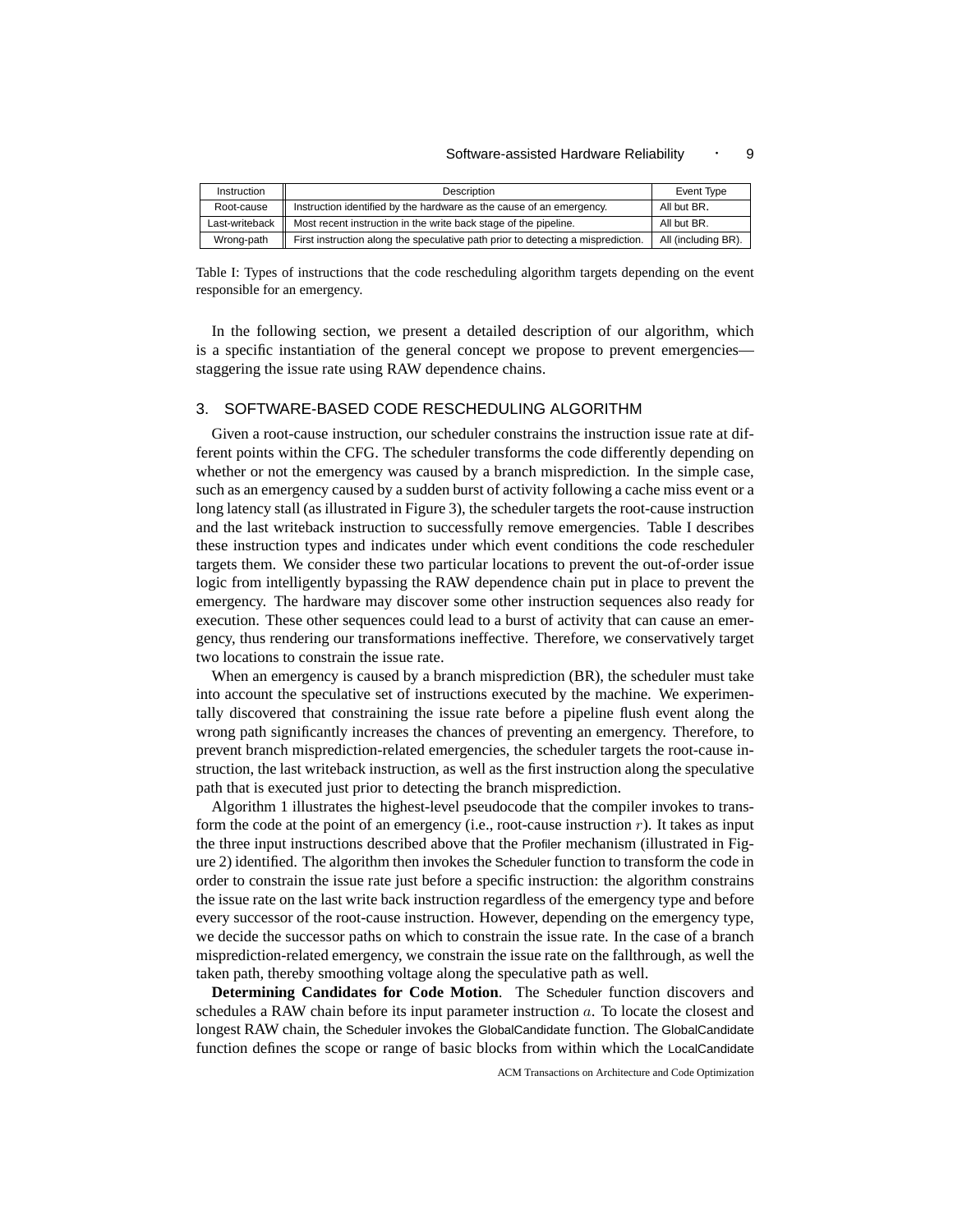**Algorithm 1**: Highest-level routine for performing instruction scheduling to prevent voltage emergencies

```
Input: Emergence type t
Input: Root-cause instruction r
Input: Last write-back instruction l
Input: Wrong instruction w
Scheduler(l):
switch t do
   case Branch misprediction-related emergency
       a \in Succ(r)|a \neq w;Scheduler(a);
       Scheduler(w);
   end
   otherwise
       a \in Succ(r);
       Scheduler(a);
   end
end
```

```
Function Scheduler(a)
```

```
Input: Instruction a
l = GlobalC and iide(a);
if length(i) > 0 then
   MarkScheduled(i);
   GCSMove(i, a):
end
```
function attempts to construct the longest RAW dependence chain. When LocalCandidate fails (for instance, when no dependent instructions can be found), GlobalCandidate enlarges the range of basic blocks to consider and the process repeats.

The return value of GlobalCandidate is a linked list of instructions  $l$  that can be successfully scheduled. If this list is not null, the Scheduler function notes these instructions as already visited using the MarkScheduled function. Visited or previously scheduled instructions cannot be subsequently rescheduled, as that would perturb or invalidate a previously scheduled RAW chain, or could lead to schedule thrashing.

**Performing Code Motion**. Upon identifying a useful RAW chain from GlobalCandidate, the Scheduler function calls GCSMove to migrate the necessary set of instructions from one location to another. GCSMove is based on the standard *Global Code Scheduling* (GCS) algorithm [Aho et al. 2006]. Briefly, the GCS algorithm clones instructions as necessary to move instructions. It discovers the necessary set of clones by means of the pre and post dominance relations computed using the CFG. An instruction  $a$  predominates instruction  $b$  if, and only if, instruction  $a$  always executes before instruction  $b$ . Instruction  $b$  postdominates instruction  $a$  if, and only if, instruction  $b$  is always executed after executing instruction a. If the instruction to schedule, say b, postdominates target instruction a, and a predominates b, then no instruction cloning is necessary. However, if this condition does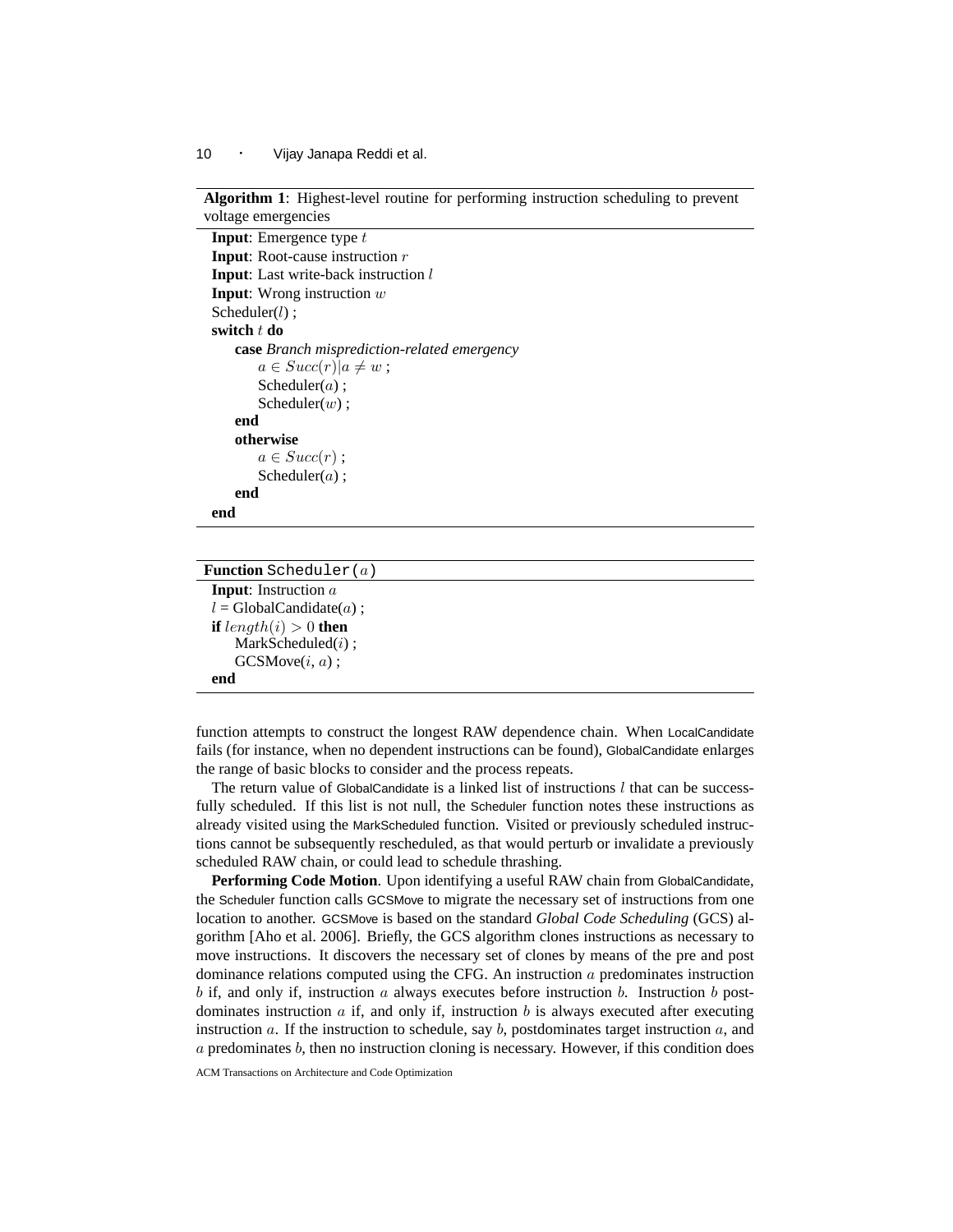**Function** GlobalCandidate(a)

```
Input: Instruction a
Output: Linked list of instructions
S = BasicBlock(a);
i = \{\};
while i == \{ \} \wedge S \neq CFG do
    i = Local Candidate(S, a);
    S_1 = S;
    forall s \in S do
        S_1 = S_1 \cup Succ(s) \cup Prev(s);
    end
    S = S_1;forall s \in S do
        S_1 = S_1 \cup BasicBlock(s);
    end
    S = S_1 ;
end
return i;
```
not hold, instructions must be cloned and inserted in positions found by the *anticipated expressions* computed using data-flow analysis [Aho et al. 2006].

The LocalCandidate function attempts to construct the longest dependence chain using the MoveableBefore function. This intermediate MoveableBefore function checks to see if the first instruction  $s$  given as its input can be moved just prior to its target  $a$  by means of GCS. We impose constraints within MovableBefore to prevent perturbing the original voltage profile so much so that our constructive code transformations become ineffective. Specifically, we impose instruction cloning rules:

- (1) The head of the RAW chain, instruction s, can be scheduled before target a assuming no limit on the number of clones necessary to migrate s anywhere within the scope defined by the GlobalCandidate function.
- (2) All other instructions belonging to the RAW chain can be cloned at most once.
- (3) Allowed cloning cannot increase the dynamic instruction of the program, since aggressive cloning can potentially impact performance.

If these conditions are not satisfied, the LocalCandidate function returns a null list of instructions, forcing GlobalCandidate to enlarge the scope and retry. Readers are welcome to relax these constraints in an attempt to improve the chances of finding a suitable RAW dependence chain. However, there is a risk of increasing the execution time, and even potentially perturbing neighboring code so much so that the transformed code leads to new emergencies.

**A Demonstration of the Code Rescheduling Algorithm.** To facilitate better understanding, here we illustrate the functionality of the code rescheduling algorithm with a simplified example extracted from a real scenario in benchmark *RayTrace*. Consider the original program CFG and its related Data-Dependence Graph (DDG) shown in Figure 5a and Figure 5c, respectively. Instruction 4 is the root-cause related to a branch misprediction. Instruction 8 corresponds to the wrong path instruction, or the first instruction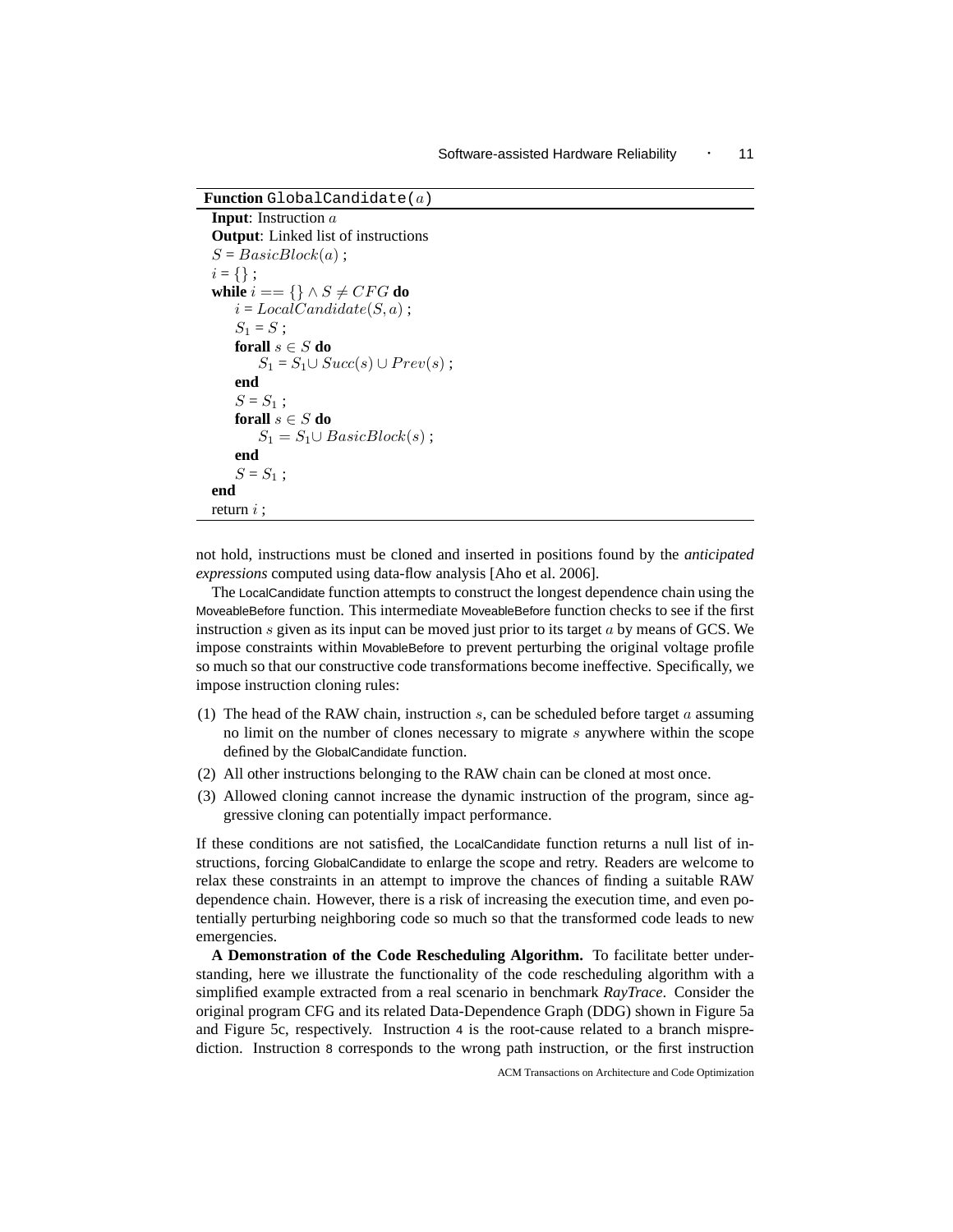**Function** LocalCandidate( $S$ ,  $a$ )

```
Input: Instruction set S
Input: Instruction a
Output: Linked list of instructions
C = \emptyset;
forall s \in S do
    if {\it MovableBefore}(s, a) \land \neg {\it Marked}(s) then
        C = C \cup \{s\};end
end
j \in C;
forall c \in C do
    if DataDependencesLength(c, a) > DataDependencesLength(j, a) then
        j = a;
    end
end
return Longest RAW DependerceChain(j);
```
executed along the incorrectly speculated path. In order to smooth the voltage emergency at the root-cause, the scheduler attempts to add a RAW dependence chain of instructions between instructions 4 and 5, instructions 4 and 8 and just before the last writeback instruction. For simplicity, we only elaborate the steps taken to construct the chain between instructions 4 and 5.

The algorithm starts by looking for the best RAW chain by calling the GlobalCandidate function, giving instruction 5 as its input. The GlobalCandidate function calls LocalCandidate to find the longest RAW chain inside the present scope of interest, which is the basic block containing instruction 5. The LocalCandidate function returns null upon first invocation. Consequently, GlobalCandidate enlarges the scope and re-invokes the LocalCandidate function. Figure 5a illustrates this scope enlargement process using the initially small dotted inner circle, and subsequently enlarging the scope to include more basic blocks.

During the subsequent call to LocalCandidate, several additional blocks are chosen for creating the RAW chain. These basic blocks are chosen because they are within one edge distance away from all basic blocks previously considered. At this point, the algorithm finds six candidate instructions (1, 2, 9, 10, 11 and 14) as heads of RAW chains. Hence, we have  $C = \{1, 2, 9, 10, 11, 14\}$ . From this set of six potential chains, LocalCandidate chooses the longest RAW chain it can create without violating our cloning rules. It finds instruction 1 as the best candidate. Moving instruction 1 along with its data-dependent sequence (instructions 1, 2 and 3) between instructions 4 and 5 leads to an optimum solution with a chain length of three. Note that while instruction 9 can lead to a RAW chain length of 4, LocalCandidate cannot choose this alternative because we specified that cloning cannot increase the dynamic instruction of the program. Alternative implementations of our algorithm that relax this constraint are possible for improving emergency coverage, albeit at the risk of potentially slower runtime performance. The transformed CFG is shown in Figure 5b, where we see that instructions 1, 3, and 5 have been replicated and migrated down the CFG.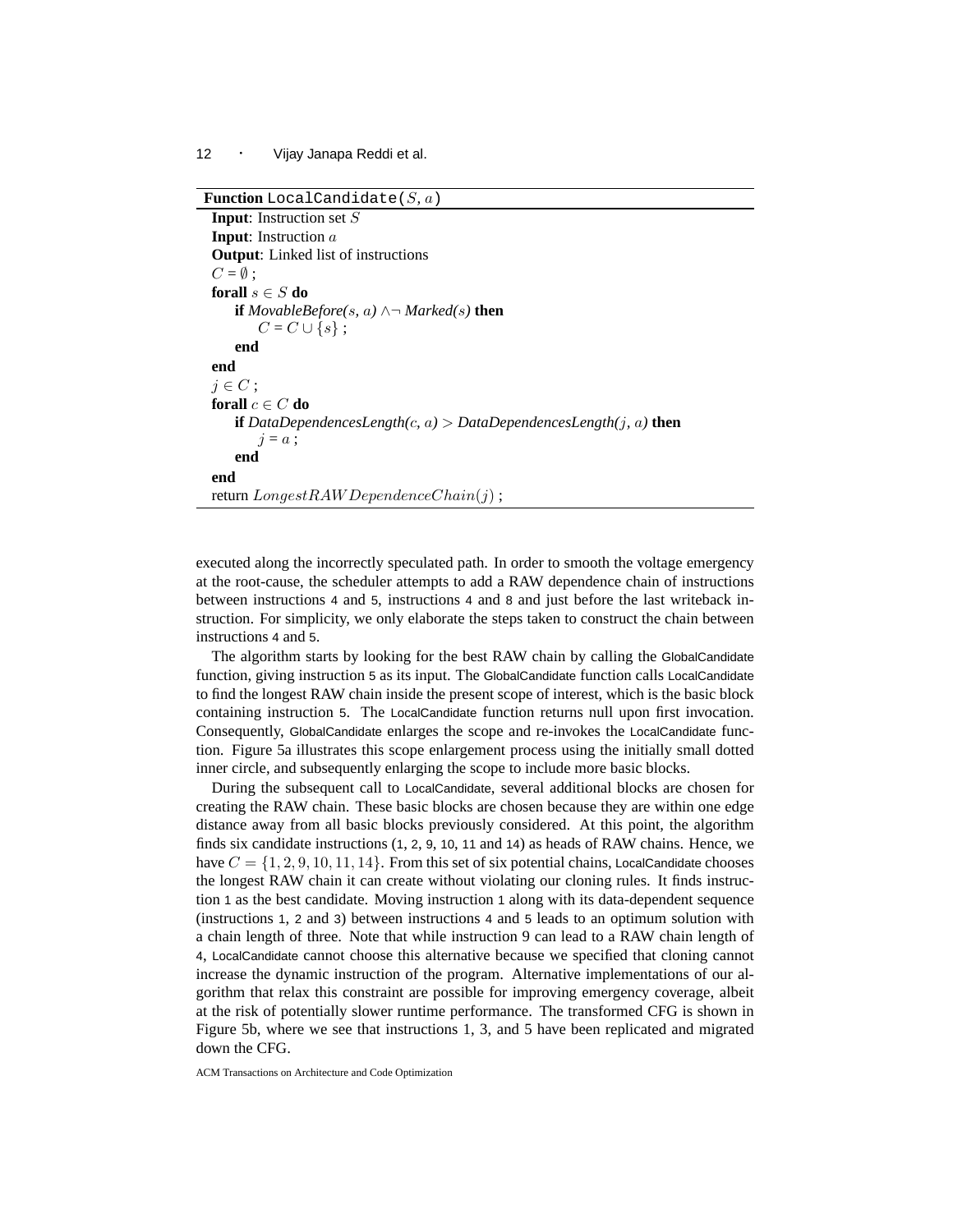

Fig. 5: (a) Control flow graph of an emergency-prone piece of code from benchmark *RayTrace*. (b) Rescheduled code after the compiler moves instructions to remove the emergency caused by the frequently mispredicted branch at location 4. (c) Data dependence graph corresponding to the original code that the rescheduling algorithm uses to extract the safest RAW dependence chain.

# 4. EVALUATION

Our system evaluation demonstrates the effectiveness of the compiler at reducing voltage emergencies and shows the impact of its code changes on performance. After showing that the compiler can reduce over 60% of emergencies (Section 4.2) with minimal overheads (Section 4.3), we present a performance study (Section 4.4) showing that our softwareassisted scheme overcomes the challenges of existing hardware techniques effectively.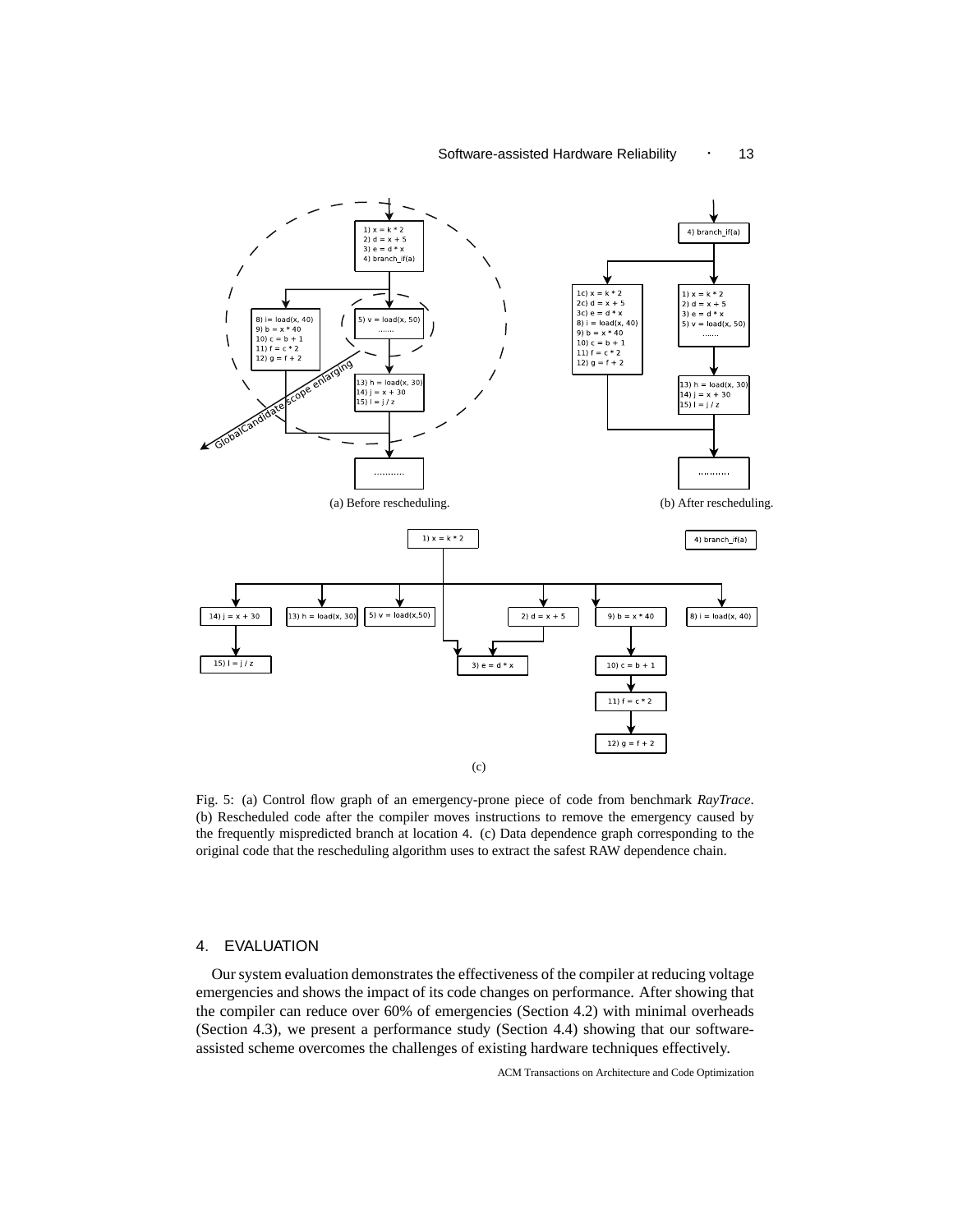14 · Vijay Janapa Reddi et al.

| <b>Clock Rate</b>  | 3.0 GHz              | <b>RAS</b>            | 64 Entries     |
|--------------------|----------------------|-----------------------|----------------|
| Inst. Window       | 128-ROB, 64-LSQ      | <b>Branch Penalty</b> | 10 cycles      |
| Functional         | 8 Int ALU, 4 FP ALU, | <b>Branch</b>         | 64-KB bimodal  |
| Units              | 2 Int Mul/Div.       | Predictor             | qshare/chooser |
|                    | 2 FP Mul/Div         | <b>BTB</b>            | 1K Entries     |
| <b>Fetch Width</b> | 8 Instructions       | Decode Width          | 8 Instructions |
| L1 D-Cache         | 64 KB 2-way          | L1 I-Cache            | 64 KB 2-way    |
| L2 I/D-Cache       | 2MB 4-way,           | <b>Main Memory</b>    | 300 cycle      |
|                    | 16 cycle latency     |                       | latency        |

Table II: Baseline architecture parameters for SimpleScalar.

#### 4.1 Experimental Setup

Given that modern hardware does not support fine-grained access to voltage sensors, we explored our design using a hardware simulator together with an existing software compilation infrastructure.

4.1.1 *Hardware simulator.* We used SimpleScalar/x86 to simulate a Pentium 4 with the characteristics shown in Table II. The modified 8-way superscalar x86 SimpleScalar gathers detailed cycle-accurate current profiles using Wattch [Brooks et al. 2000]. This tool is an architectural simulator that estimates CPU power consumption based on a set of parameterizable power models for different hardware structures using per-cycle resource accounting. To model voltage variations, the simulator convolves the simulated current profiles with an impulse response of the power delivery subsystem [Powell and Vijaykumar 2004; Joseph et al. 2003] each cycle. In this work, we focus on a power delivery subsystem model based on the characteristics of the Pentium 4 package [Aygun et al. 2005], which exhibits a mid-frequency resonance at 100MHz with a peak impedance of  $5m\Omega$ . Finally, we assume peak current swings of 16-50A.

4.1.2 *Compiler infrastructure.* We use the ILDJIT [Campanoni et al. 2008] CIL compiler as our framework for optimizing emergencies at run time. The compiler dynamically generates native x86 code from CIL byte code, which it then executes directly on the simulator. We extended the ILDJIT compiler to include the code injection and scheduling algorithms described in Section 2.3. The compiler has access to metadata such as the complete control flow graph and data flow graph, all of which is utilized at run time for optimization.

4.1.3 *Benchmarks.* We use the C# benchmarks that come from the Java Grande benchmark suite [Bull et al. 2000]. Table III presents a summary description of each of the benchmarks. While the programs run for an extended period of time, on the order of billions of instructions, we shorten their execution time to approximately 150 million instructions because of the hardware simulation overhead exhibited by SimpleScalar.

To briefly characterize the voltage emergencies in our benchmarks, Figure 6 shows the distribution of root-causes across the benchmarks. The majority of the emergencies in the Java Grande benchmark suite arise because of stalls due to Long Latency operations, Cache Miss and Branch Misprediction events. The Others category corresponds to those events we were unable to successfully attribute to any specific microarchitectural event. This likely resulted from code-based bursts of activity such as the "power virus" demonstrated by other researchers [Joseph et al. 2003]. Finally, TLB Miss events did not tend to result in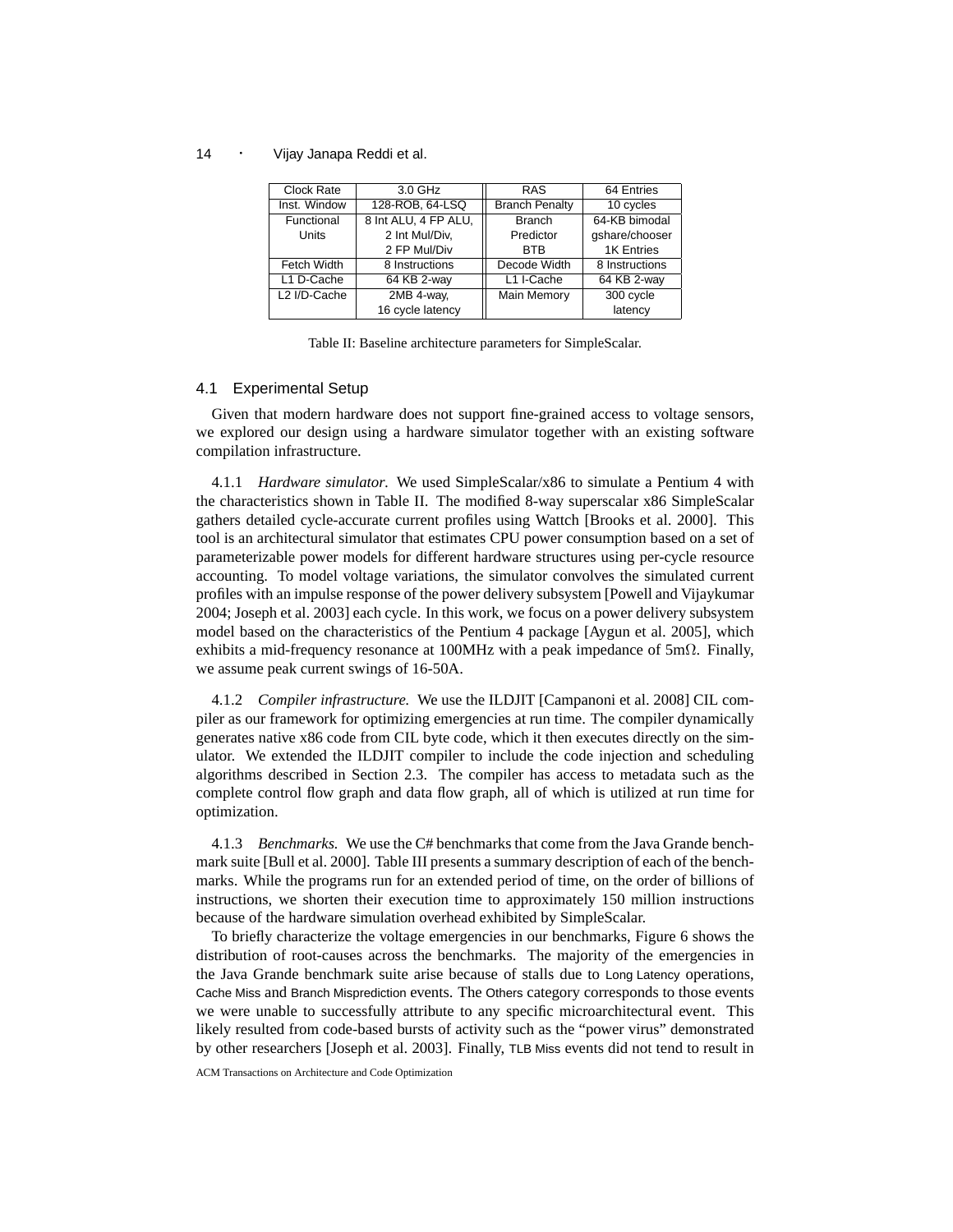#### Software-assisted Hardware Reliability • 15

| <b>Benchmark</b> | Description                                                                  |
|------------------|------------------------------------------------------------------------------|
| <b>FFT</b>       | Performs a one-dimensional forward transform of N different complex numbers  |
| RayTrace         | Measures the performance of a 3D ray tracer on a scene containing 64 spheres |
| LU               | Linear system solver that is based on Linpack                                |
| Montecarlo       | Financial simulation using MonteCarlo techniques                             |
| Sor              | Performs successive over-relaxation over a grid                              |
| SparseMM         | Matrix-vector multiplication using an unstructured sparse matrix             |
| Heapsort         | Sorts an array of integers using a heap sort algorithm                       |
| Method           | Determines virtual machine method call overheads                             |
| Sieve            | Algorithm for finding the prime numbers in a given interval                  |

Table III: Benchmark descriptions.



Fig. 6: Aggregate distribution of root-causes across benchmarks in the Java Grande benchmark suite.

emergencies in our evaluated benchmark suite. The absolute number of emergencies per benchmark is shown in Table V.

The emergency distribution we present allows readers to compare the traits of our benchmarks to more traditional benchmarks such as CPU2006. CIL byte code is unavailable for SPEC workloads, so we were unable to evaluate them directly. However, since the distribution and number of emergencies for the Java Grande programs is representative of prior hardware-based work using SPEC workloads [Gupta et al. 2009], we expect our results to generalize, and we feel that the results and contributions of this paper outweigh this limitation of the experimental infrastructure.

### 4.2 Effectiveness of the Compiler-Based Transformations

The goal of our software-based voltage emergency elimination is to: (1) reduce the number of voltage emergencies, and (2) ensure that performance does not suffer as a result of our code transformations. We first evaluate the effectiveness of NOP injection and code rescheduling, where we find that (1) the choice of transformation affects performance, and that (2) the transformation itself can introduce new emergencies if the scheduler is not careful. Following this analysis, in the next section, we will factor in all costs to evaluate full-system performance.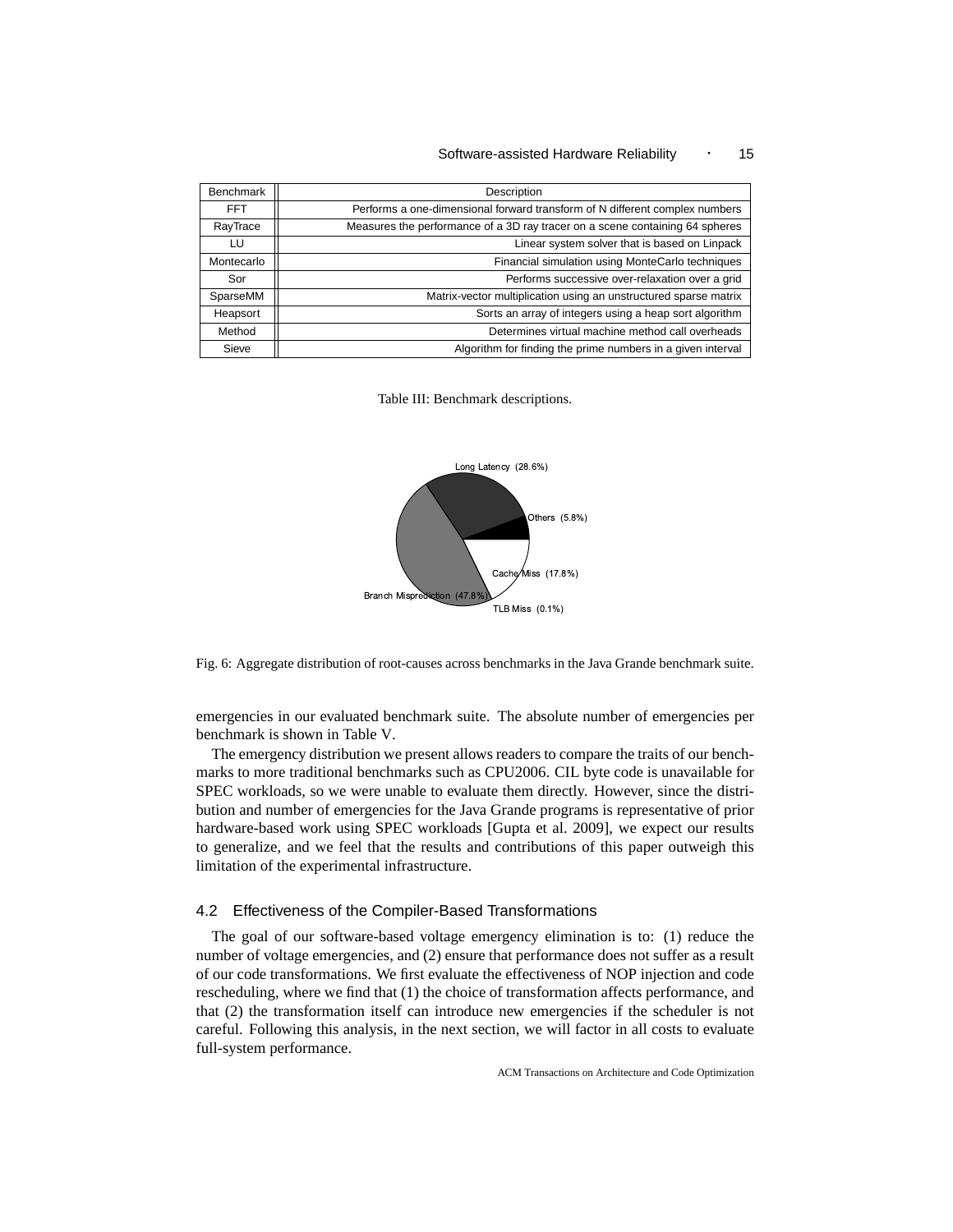

Fig. 7: Percentage of emergencies remaining after code transformation. Lower than the baseline 100% is good, implying fewer emergencies than the original code. Otherwise, it means the transformation lead to more emergencies than the original code.

4.2.1 *NOP injection.* As described earlier, the NOP injection algorithm inserts new instructions into the program path that slows down the machine issue rate as needed to prevent an emergency. In our specific implementation, the sequence is made up of three instructions that form a RAW chain at the intermediate representation-level. But after code generation we find that the sequence typically grows to between six and eight instructions due to register allocation.

The effectiveness of the scheme is shown by the left bar in Figure 7. The bar shows the percentage of emergencies remaining after the compiler has attempted to prevent emergencies by injecting pseudo-NOP code. The number of emergencies is reduced by ∼50% or more in benchmarks *FFT*, *RayTrace*, *Method*, *Sieve*, and *Heapsort*, which shows that the transformation can be effective. However, the transformation is not as effective across the remaining benchmarks *LU*, *Montecarlo*, *Sor* and *SparseMM*. In fact, the number of emergencies increases by over twofold for benchmark *LU*. The loops and the specific code paths within that the compiler targets in these benchmarks are under extreme register pressure. Consequently, adding new code leads to frequent spills and fills during each loop iteration. These memory loads and stores cause additional cache and TLB misses. Some become new root-causes that lead to more emergencies than the original code experiences.

Analysis reveals that pseudo-NOP injection does reduce the original program's emergencies, but the transformation itself also gives rise to new emergencies. The compiler generates spill and fill code to create the pseudo-NOP code sequence. This has the adverse effect of not only increasing the number of instructions needed to simulate the NOP, but also potentially causing architectural events like cache misses (from the spill and fill code) that dramatically alter the current and voltage profile. These side effects depend on the number of registers available for use and the properties of the original instruction schedule, among other conditions. It is difficult to predict the current and voltage response activity that will result from injecting new code, so the new emergencies are not easy to avoid, as we see in the case of *LU*, *Montecarlo*, *Sor*, and *SparseMM*.

Additionally, the run-time performance of the original program suffers with the injection of pseudo-NOP code, as the injected code does not serve the original program's purpose. The left bar in Figure 8 shows execution performance of the program with the injected code. The data indicates that the effect of simply adding new code to prevent emergencies can be severely detrimental to performance. In the case of benchmarks *Heapsort* and *Sieve* performance degrades by as much as 300%. Large execution overheads indicate that while a transformation can be very effective at reducing voltage emergencies (e.g., benchmark *Sieve* has fewer than 10 emergencies remaining), the compiler must be sensitive to its runtime performance implications.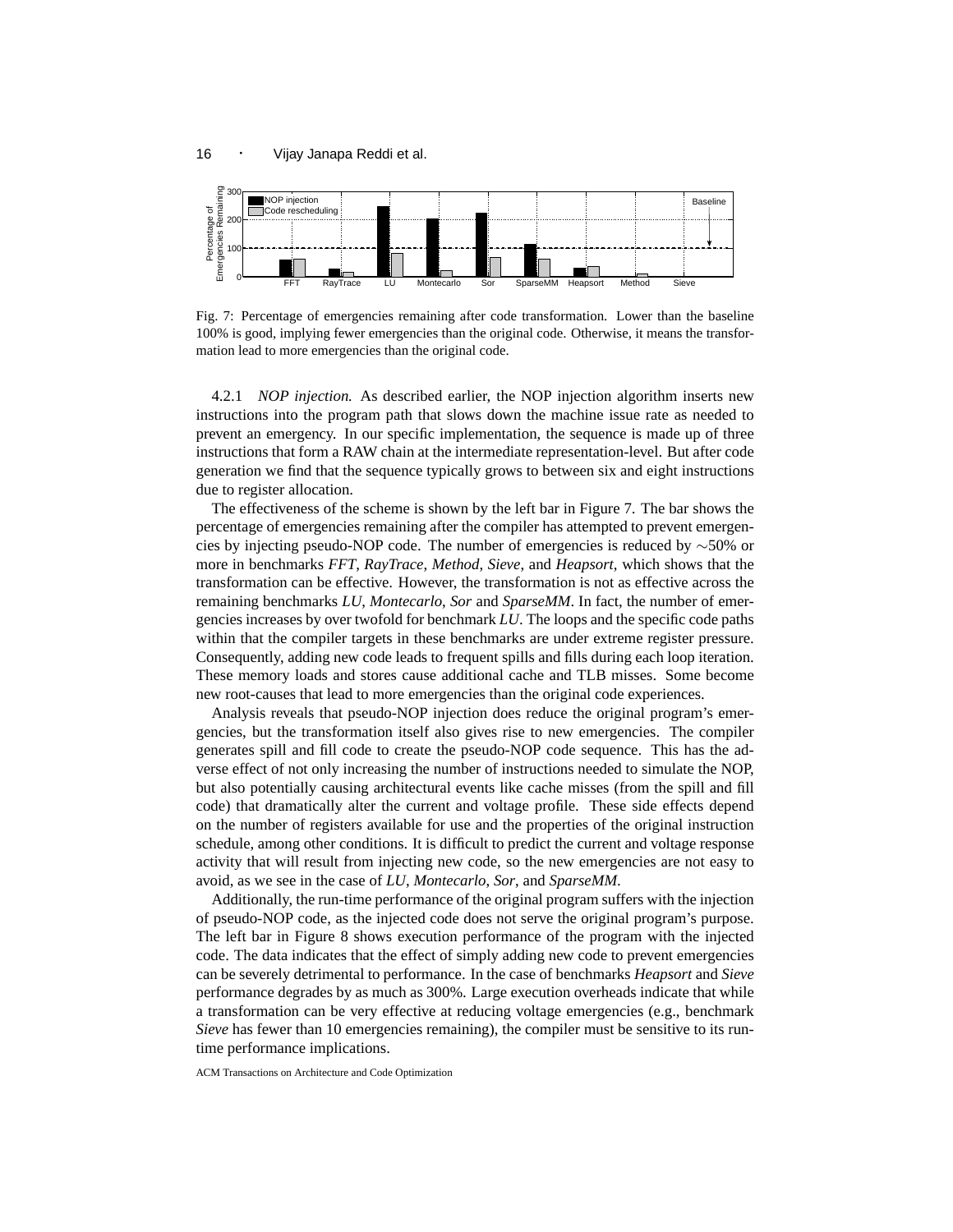

Fig. 8: Code performance after transformation. The cost for handling emergencies is not shown in this plot to isolate the effect of code transformation on the run-time performance. Section 4.4 evaluates overall performance after factoring in code performance costs, along with penalties for handling emergencies.

4.2.2 *Code rescheduling.* A compiler approach that relocates RAW dependencies following the root-cause instruction does not suffer from the severely unpredictable behavior of injecting code to prevent emergencies. Code rescheduling is superior to simple NOP injection for the following reasons. First, it successfully reduces more emergencies across all the benchmarks (illustrated by the bars on the right in Figure 7). Second, it does so without dramatically increasing the execution time of a program (as shown in Figure 8). Our analysis also shows that it does not introduce new emergencies, as the compiler does not inject new code that significantly alters the current and voltage profile.

For instance, consider benchmark *FFT*. The NOP injection transformation and the code rescheduling transformation eliminate approximately the same number of emergencies. However, the effect on performance between the two transformations is substantially different. The NOP injection transformation causes the original program to take twice as long to execute, whereas code rescheduling has a negligible effect on the original program's performance. That is because the NOP code wastes processor cycles, while the rescheduled instructions are real program code that is simply restructured to prevent emergencies.

By restricting the compiler's scheduling algorithm to the strict cloning rules described in Section 2.3.2, we were able to effectively limit performance loss from injecting new instructions. Table IV shows that the number of instructions added due to cloning is in the order of tens of instructions. Thus when the dynamic instruction count of the program does increase (resulting from the register allocator generating spill/fill code) it does so by a tiny amount. These instruction increases are especially insignificant when considering that the benchmarks execute hundreds of millions of instructions. In some benchmarks such as *Method* and *Heapsort*, the dynamic instruction count decreases by a small percentage because code transformations change register allocation, leading to fewer register spills and fills along the specialized paths.

Changes in the run-time performance of the rescheduled code are generally in the noise for all benchmarks, and the reduction in emergencies averages ∼61%. Reductions are smaller over benchmarks *LU*, *Sor*, and *SparseMM* (around 30%) because the compiler could not find enough RAW dependencies that it could relocate to slow the issue rate at the frequently occurring root-cause locations. Therefore, some emergencies continue to persist. Making code transformations can lead to new emergencies root-causes as well. Figure 9 illustrates this breakdown. As we are careful to not aggressively modify the code surrounding a root-cause, we see that the percentage of new emergencies introduced is a very small fraction of all emergencies.

Ideally, the scheduling algorithm should attempt to create a RAW dependence chain long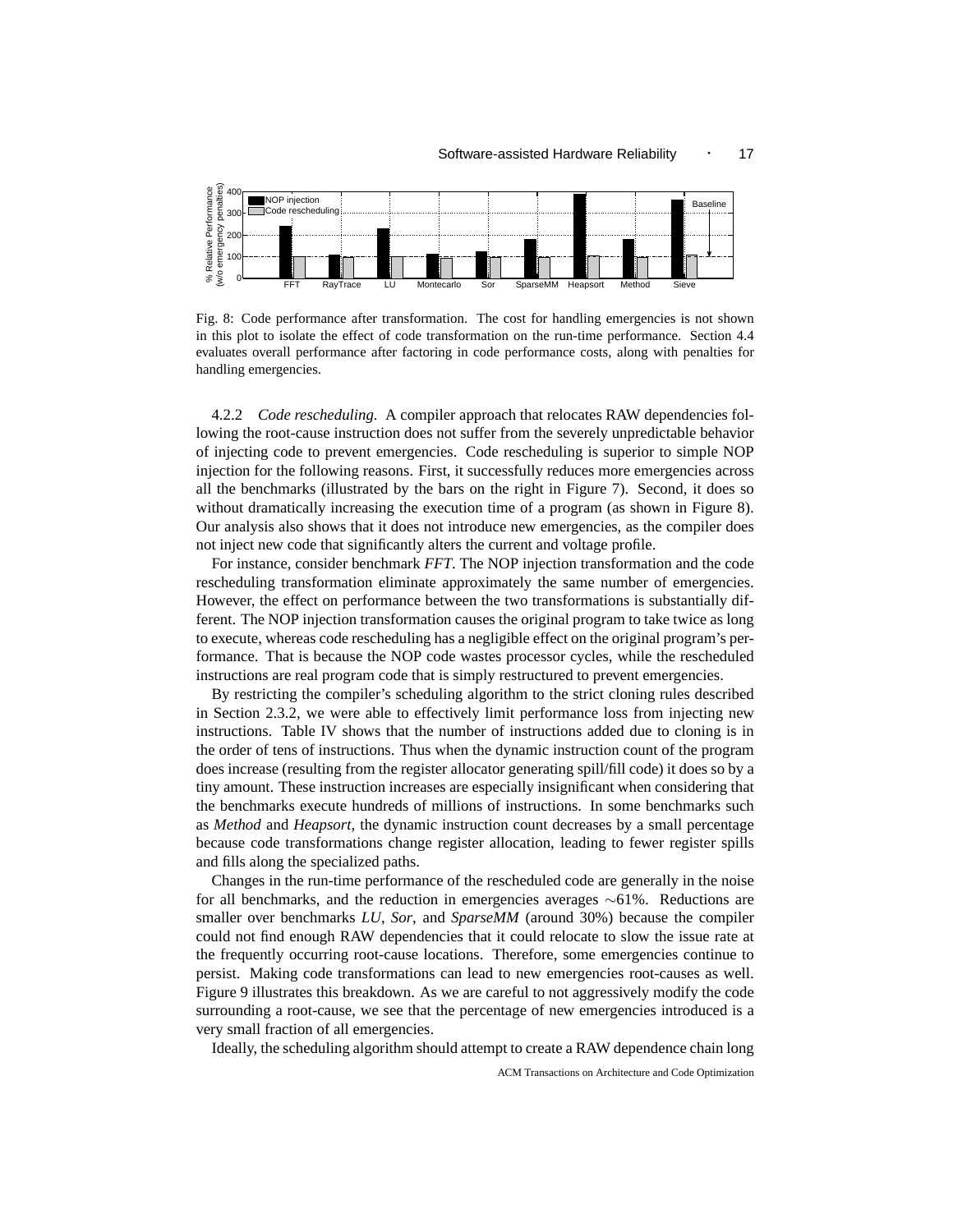| <b>Benchmark</b> | # of Instructions |       | % Change in                 |  |
|------------------|-------------------|-------|-----------------------------|--|
|                  | Cloned            | Moved | <b>Dynamic Instructions</b> |  |
| <b>FFT</b>       | 7                 | 30    | 0.0                         |  |
| RayTrace         | 20                | 40    | $-0.24$                     |  |
| LU               | 28                | 64    | 0.1                         |  |
| Montecarlo       | 23                | 53    | 5.2                         |  |
| Sor              | 39                | 77    | 2.3                         |  |
| SparseMM         | 33                | 67    | 3.3                         |  |
| Heapsort         | 37                | 61    | $-1.0$                      |  |
| Method           | 2                 | 8     | $-3.7$                      |  |
| Sieve            |                   | 11    | 0.0                         |  |

Table IV: Only a small percentage of the static code (in the order of tens of instructions) need modification to eliminate emergencies. Additionally, the changes the compiler makes has minimal impact on the dynamic instruction count.



Fig. 9: Not all emergencies can be eliminated. Some root-causes cannot be fixed because the compiler cannot find sufficient code to construct RAW dependence chains. Also, new emergencies can be introduced as a result of making transformations to existing code.



Fig. 10: There is a correlation between the number of emergencies the compiler can eliminate and the average length of the dependence chains it creates. The compiler can eliminate more emergencies as it creates chain lengths that approach the machine's issue width. Our machine is 8-wide.

enough to block the issue width of the machine. We find that there is a strong correlation between the length of the RAW dependence chain and how successfully the compiler can eliminate emergencies. Figure 10 plots the average RAW chain length on the x-axis. The percentage of emergencies eliminated across the different benchmarks is presented on the y-axis. The simulated machine has an issue width of 8 instructions, and we find that the number of emergencies eliminated steadily grows towards 100% as the length of the RAW chain approaches the issue width of the machine.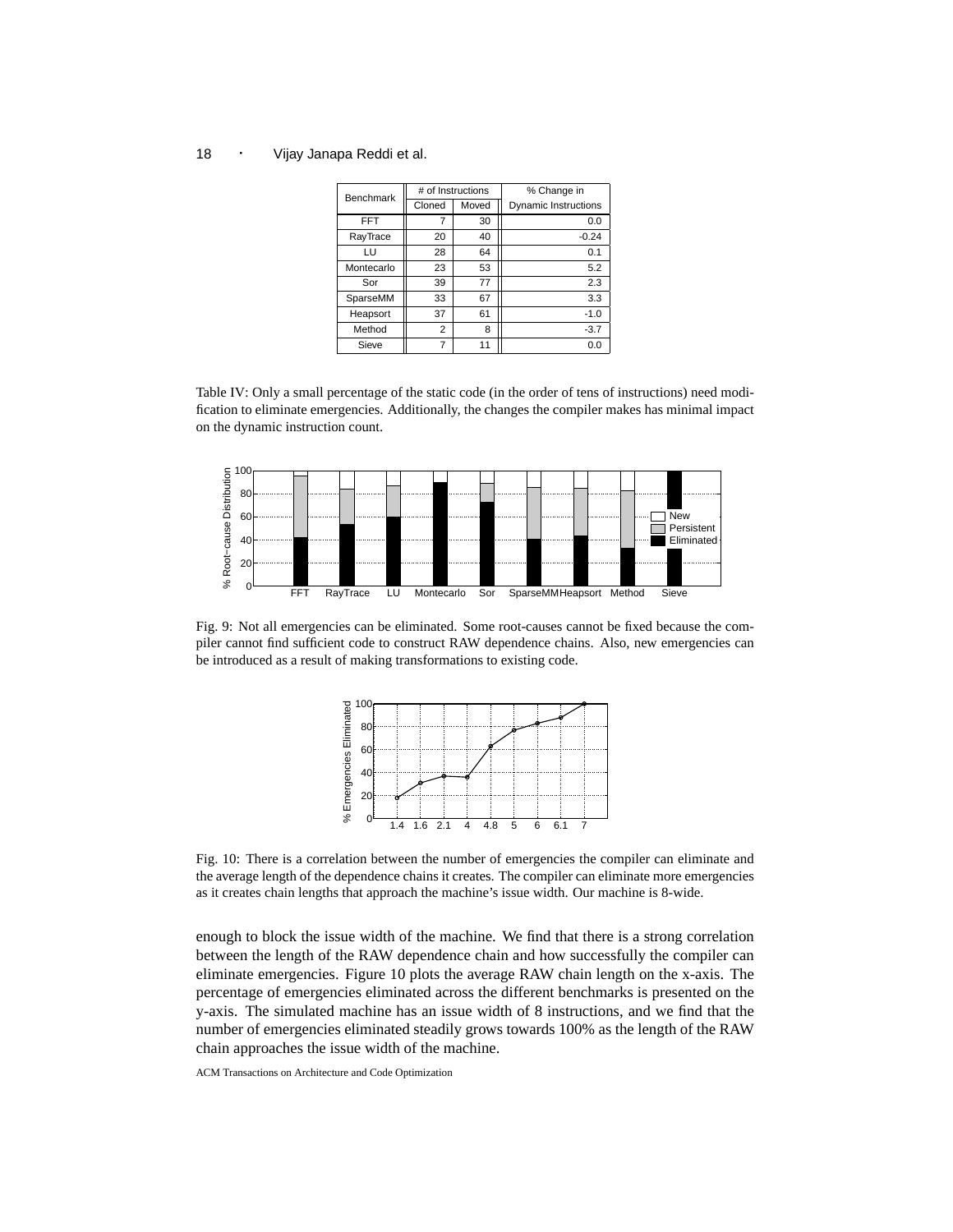

Fig. 11: This figure justifies the use of three program points for resolving voltage emergencies. The combination of the root-cause instruction, the wrong path instruction, and the last writeback instruction, results in the ability to identify and resolve nearly all of the voltage emergencies encountered.

In Section 2.3.2, we mentioned that the compiler's instruction scheduler targeted three specific points of interest in the CFG for an emergency: the root-cause instruction, the last write-back instruction, and in the case of a branch misprediction-related emergency, the first instruction along the speculative path. We made a qualitative argument that these three points provided good coverage to eliminate emergencies successfully, but here we quantitatively justify that claim.

Assuming all three points are covered as the baseline, Figure 11 shows how effective the compiler is at removing emergencies as we increase the number of points the scheduler targets. We examine the three points here cumulatively, starting with the root-cause, but we do not claim they are disjoint. The graph is normalized to 1, which indicates the utmost number of emergencies we are able to eliminate using the code rescheduling algorithm. This number corresponds to the Code rescheduling bar shown in Figure 7.

The left-most bar in Figure 11 shows the effect of targeting only the Root-cause instruction. Since higher values mean fewer emergencies, we observe that the root-cause instruction alone is insufficient, and the effectiveness of the scheduler increases as we consider the Last writeback and Wrong path points. This is especially the case for programs that are control intensive such as benchmarks *RayTrace* and *Method*. Most of the emergencies in these benchmarks arise because of branch mispredictions, therefore ignoring the issue rate on the incorrectly speculated path can have a significant impact. However, by covering the speculative execution path as well, efficiency improves on *RayTrace* by 60% and *Method* by nearly 80%.

Finally, all benchmarks, with the exception of *RayTrace* and *Method*, cover 100% of emergencies when we take into account the Last writeback point. Our general consensus is that if the program is highly data intensive with few control flow changes, then throttling the issue rate at the last writeback instruction has a positive effect. The benchmark that benefits the most from the Last writeback transformation is *Sieve*, where all emergencies eliminated were the result of focusing on the Last writeback instruction.

#### 4.3 Compiler-Based Transformation Overhead

Our compiler cannot recompile itself, therefore we incur rollback penalties whenever the compiler is itself executing. This includes the scenario when the compiler is generating new dynamic code, as well as when the compiler is transforming existing code to prevent emergencies. Table V shows the distribution of emergencies between the compiler and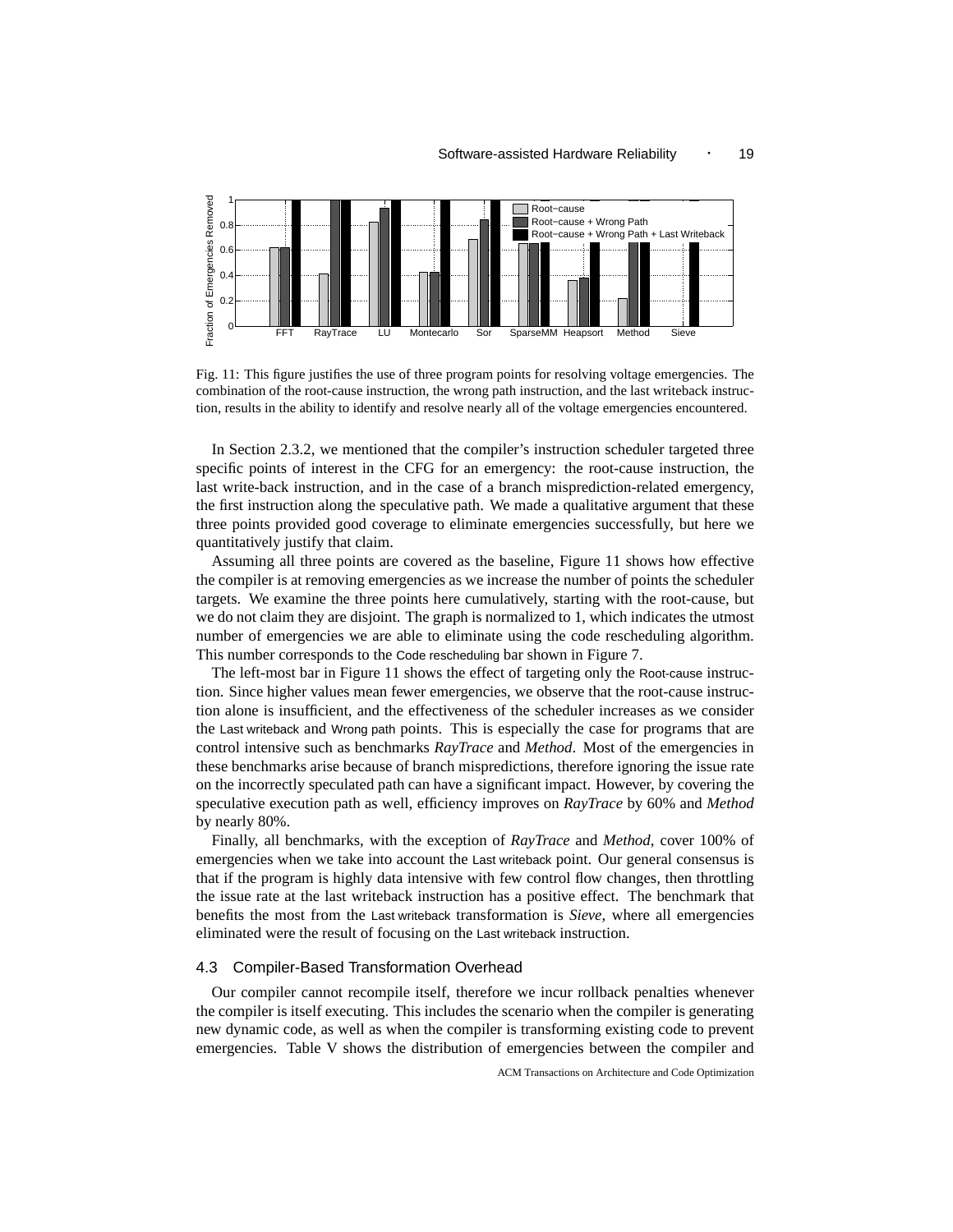| <b>Benchmark</b> | Number of Emergencies |                         |  |
|------------------|-----------------------|-------------------------|--|
|                  | Runtime Compiler      | <b>Application Code</b> |  |
| FFT              | 639                   | 431368                  |  |
| RayTrace         | 16                    | 834753                  |  |
| LU               | 2                     | 29639                   |  |
| Montecarlo       | 0                     | 201355                  |  |
| Sor              | 16                    | 286487                  |  |
| SparseMM         | 203                   | 203759                  |  |
| Heapsort         | 299                   | 196915                  |  |
| Method           | 763                   | 428671                  |  |
| Sieve            | n                     | 1407500                 |  |

Table V: Number of emergencies that arise as the compiler generated application code is running versus when the compiler is itself running (either for generating newly requested dynamic code or while transforming existing application code to prevent emergencies).

| <b>Benchmark</b> | % of Execution Time     |                         |  |
|------------------|-------------------------|-------------------------|--|
|                  | <b>Runtime Compiler</b> | <b>Application Code</b> |  |
| <b>FFT</b>       | 0.087                   | 99.913                  |  |
| RayTrace         | 0.151                   | 99.849                  |  |
| LU               | 0.082                   | 99.918                  |  |
| Montecarlo       | 0.010                   | 99.990                  |  |
| Sor              | 0.020                   | 99.980                  |  |
| SparseMM         | 0.024                   | 99.976                  |  |
| Heapsort         | 0.021                   | 99.979                  |  |
| Method           | 0.010                   | 99.990                  |  |
| Sieve            | 0.001                   | 99.999                  |  |

Table VI: Distribution of execution time spent handling emergencies in the compiler versus running application code.

generated application code. The data strongly indicates that the fraction of emergencies encountered during compiler execution is less than 1% on average across all benchmarks. Since the fraction of emergencies is so small, compiler-associated rollback overhead is insignificant.

Based on these results, the overhead of run-time code transformation to fix and eliminate emergencies appears to be insignificant. Figure 1 showed that the number of static emergency-prone program locations (root-cause instructions) is fewer than a hundred. Therefore, our compiler is rarely invoked during execution to transform the code. Table VI substantiates this claim by demonstrating that the percentage of execution time spent running generated application code is substantially larger than the time spent in the compiler executing the rescheduling algorithm.

# 4.4 Full-System Performance Evaluation

Reducing operating voltage margins allows for frequency improvements and/or improved energy efficiency. However, there are fail-safe mechanism penalties associated with handling voltage emergencies at tighter margins. In this section, we demonstrate that our dynamic compilation strategy complements general-purpose checkpoint-recovery for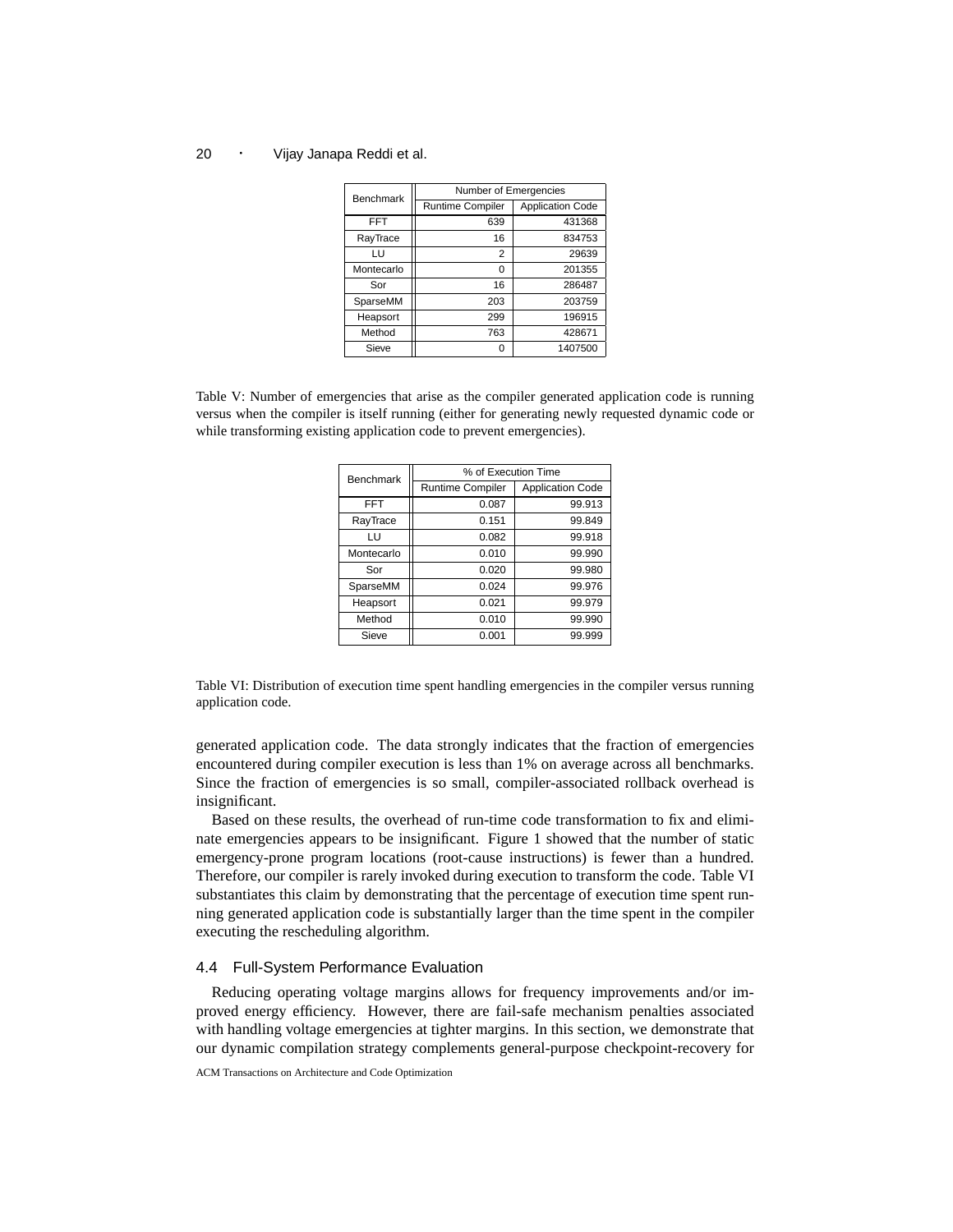#### Software-assisted Hardware Reliability • 21

| Scheme                                     | CPI Overhead | Performance Gain |
|--------------------------------------------|--------------|------------------|
| Fail-safe mechanism                        | 25.0%        | 3.0%             |
| Fail-safe mechanism with code rescheduling | 7.6%         | 19.8%            |
| Oracle-based throttling                    | 4.0%         | 23.8%            |

Table VII: Increase in CPI to handle voltage emergencies, and net performance improvement after scaling the operating margin and factoring in the overheads. The upper bound on performance improvement is 29% assuming the margin is scaled from 18% to 4%. These results are the average measured across all benchmarks.

voltage emergencies, enabling very aggressive operating margins in the processor. Performance gains for our collaborative approach are within four percentage points of an oracle-based throttling scheme. Results are presented in Table VII.

Bowman et al. show that removing a 10% operating voltage margin leads to a 15% improvement in clock frequency [Bowman et al. 2008]. This indicates a 1.5x scaling factor from operating voltage margin to clock frequency. We assume an aggressive operating margin of 4% in our experiments as compared to a 18% worst-case margin<sup>2</sup>. Based on the 1.5x scaling factor, the 4% operating voltage margin assumed in this paper corresponds to a 6% loss in frequency. Similarly, a conservative voltage margin of 18%, sufficient to cover the worst-case drops, leads to 27% lower frequency. If we take this conservative margin as the baseline and reduce the 18% margin to 4% while avoiding voltage emergencies, the resulting ideal clock frequency improvement could be ∼29%. This sets the upper bound on frequency gains achievable. We make the simplifying assumption that frequency improvements directly translate to higher overall system performance.

4.4.1 *Fail-safe mechanism.* An explicit-checkpointing scheme recovers from an emergency by rolling back execution. The explicit-checkpoint scheme suffers from the penalty of rolling back useful work done whenever a voltage emergency occurs. The restart penalty is a direct function of the sensor delay in the system, i.e., the time required to detect a margin violation. An explicit-checkpoint scheme incurs additional overhead associated with restoring the registers (assumed to be 8 cycles, for 32 registers with 4 write ports) and memory state (when volatile lines are flushed, additional misses can occur at the time of rollback).

Assuming a 50-cycle rollback penalty per recovery, an explicit-checkpoint scheme incurs an average increase of 25% in CPI for the benchmarks we evaluated. Performance gains from scaling the operating margin down to 4% are minor at only 3%. This minimal improvement in performance implies that explicit-checkpointing by itself cannot handle voltage emergencies successfully at aggressive margins.

4.4.2 *Fail-safe mechanism with code rescheduling.* While the performance gains using only explicit-checkpointing are minimal, the gains are larger when the fail-safe mechanism is combined with our proposed software counterpart. Of the two compiler transformations discussed in Section 2.3 we evaluate the code rescheduling transformation only, since it appeared to be the most promising technique for effectively reducing the number of emergencies without a detrimental performance impact.

The profiler identifies root-cause instructions as the fail-safe checkpoint scheme initiates

 $2$ The worst voltage drop we observe for our power delivery package is 18%.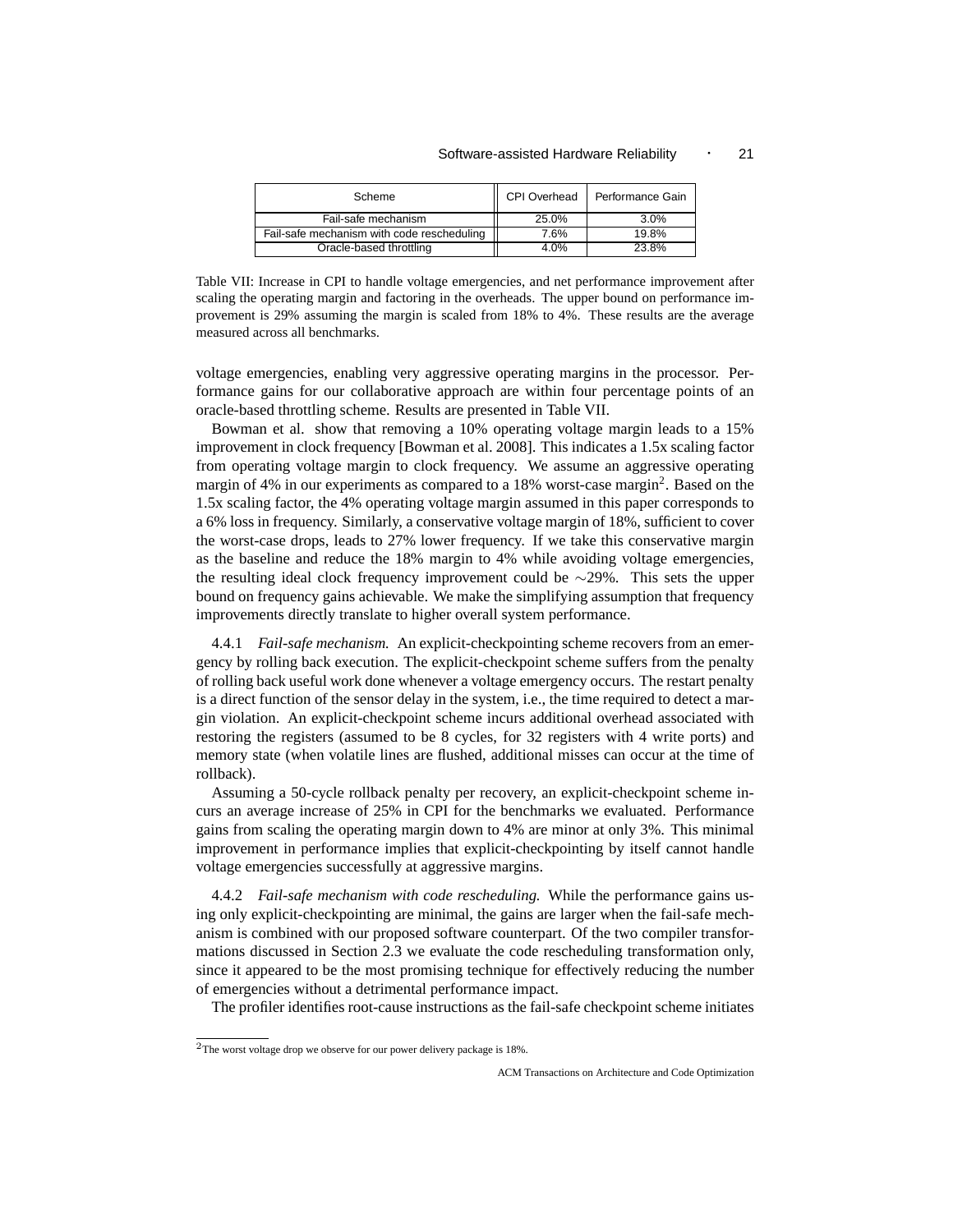rollbacks. So there is some amount of rollback penalty associated with initially discovering root-cause instructions for transformation. Thereafter, however, the compiler optimizes the root-cause instructions to permanently prevent subsequent occurrences of emergencies at the same program location. If the rescheduling algorithm is ineffective at fixing certain emergency points, rollback penalties may still arise at those points (as shown in Figure 7 and discussed in Section 4.2). Combining explicit checkpointing with compiler assistance reduces checkpointing overhead substantially, from 25% to 7.6%. This translates to a net performance gain of ∼20%.

4.4.3 *Performance comparison to other schemes.* Several researchers have proposed mechanisms that spread out a sudden increase in current via execution throttling. Several kinds of throttling have been proposed [Ayers 2002; Joseph et al. 2003; Powell and Vijaykumar 2003; 2004]. For evaluation purposes, we compare the performance of our scheme against a frequency throttling mechanism that quickly reduces current load. The frequency of the system is halved whenever throttling is turned on, which results in performance loss.

We compare against an oracle-based throttling scheme, which throttles once per emergency and always successfully prevents the emergency. As a result, an oracle scheme does not suffer from rollback costs, nor does it suffer from performance loss due to throttles that cannot prevent emergencies. Oracle-based throttling enables ∼24% improvement in performance for tightened margins, which is just four percentage points better than our scheme. Of course, our scheme represents a practical design.

While an oracle-based scheme always successfully prevents emergencies, it is important to remember that realistic sensor-based implementations suffer from a tight feedback loop that involves detecting an imminent emergency and then activating the throttling mechanism in a timely manner to avoid the emergency. The detectors are either current sensors or voltage sensors that trigger when a certain threshold is crossed, indicating that a violation is likely to occur. Unfortunately, the delay required to achieve acceptable sensor accuracy inherently limits the effectiveness of these feedback-loop schemes, and operating margins must remain large enough to allow time for the loop to respond [Gupta et al. 2008].

In contrast, our collaborative approach does not suffer from the limitations of sensorbased schemes. It leverages general-purpose checkpointing hardware that is already shipping in production systems [Ando et al. 2003; Slegel et al. 1999] to reduce voltage emergencies at very aggressive margins that enable significant performance gains.

#### 5. RELATED WORK

*Fail-safe mechanism alternatives.* There are unique tradeoffs one should consider in choosing a fail-safe mechanism. One that is relevant to this work involves balancing the complexity of the checkpoint-recovery hardware with the recovery scheme's impact on runtime performance while the machine is executing smoothly.

Gupta et al. [2008] propose an implicit-checkpoint-restart scheme based on delayed commit and rollback that speculatively buffers processor updates to the machine state until it is verified that no noise margin violations have occurred within the time it takes to detect an emergency. To guarantee system correctness, the implicit-checkpoint mechanism distinguishes between a *noise-verified* state and a *noise-speculative* state. In the noise-verified state, the machine is known to be free of corruption caused by inductive noise. Completed results are buffered in the reorder buffer (ROB) or store queue (STQ) until they are verified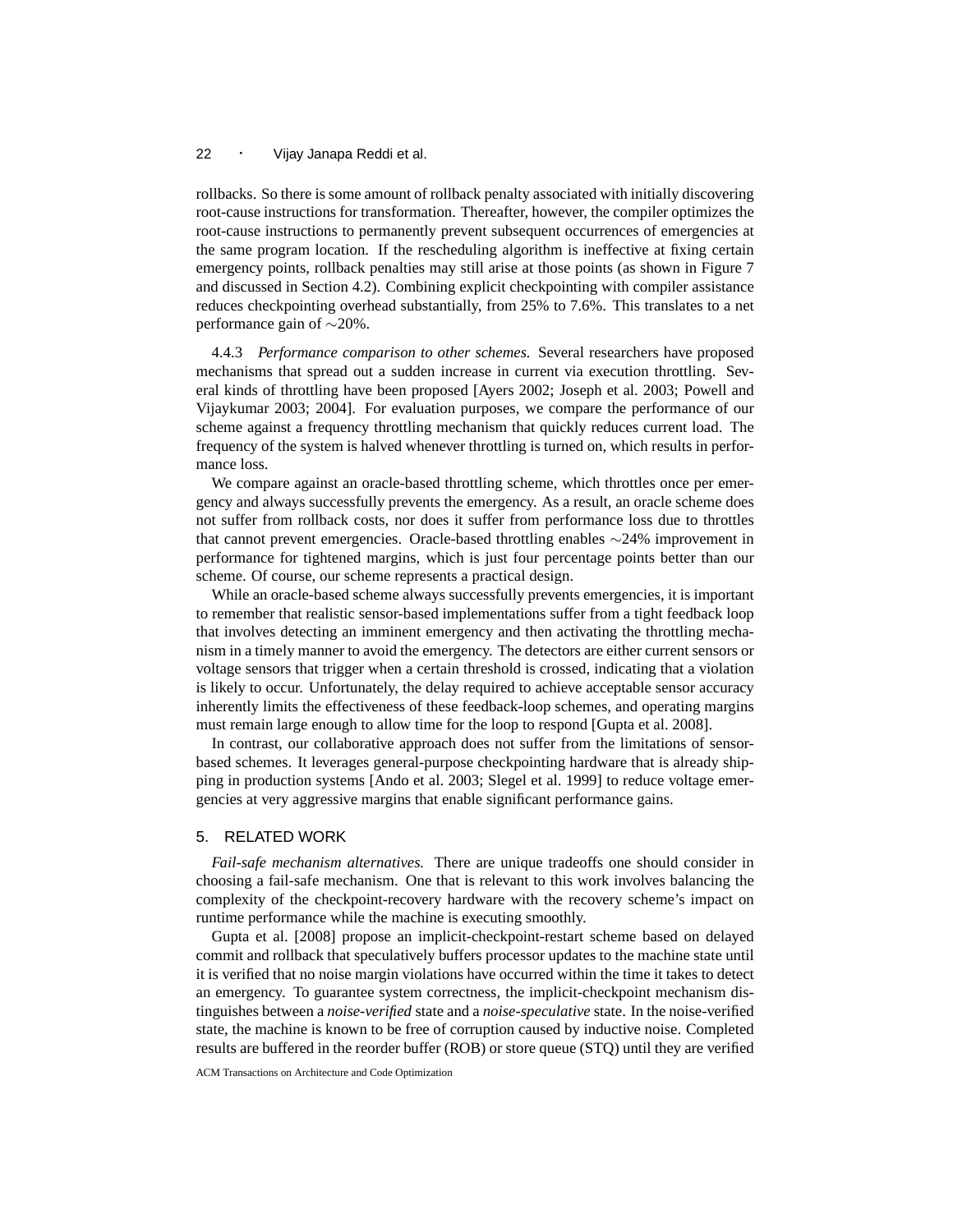to reflect no ill effects from noise violations.

The buffer time for the implicit scheme is determined by the emergency detector's sensor delays; it takes time for voltage sensors across the chip to detect a droop event and subsequently broadcast the error signal across the processor to initiate recovery. However, this delay is only in the order of a few clock cycles, therefore its impact on performance while the machine is executing smoothly is small, if not even negligible in some workloads. Moreover, the cost of restoring state under this scheme is effectively as low as flushing the pipeline due to a branch misprediction. Overall, this design greatly simplifies the complexity of the checkpoint-recovery hardware since it leverages existing traditional microarchitectural structures. But therein lies the problem. The scheme is intrusive and requires changes to traditional microarchitectural structures that increase design cost and validation time. Moreover, it is a highly custom solution to deal with voltage emergencies with no general purpose applicability.

By comparison, the explicit checkpointing we use as our fail-safe mechanism is less intrusive addition to existing processor designs, and it is likely to be useful for other purposes than suppressing voltage emergencies. Several researchers have proposed a variety of diverse applications using checkpoint-recovery hardware [Wang and Patel 2006; Sorin et al. 2000; Martínez et al. 2002; Kirman et al. 2005; Shyam et al. 2006; Narayanasamy et al. 2005]. Our use of checkpoint-recovery for handling inductive noise in collaboration with software is another novel application of this general-purpose hardware. Explicitcheckpointing by itself, however, cannot be used to handle voltage emergencies because the performance penalties are too large (as discussed in Section 4.4.1).

*Hardware-based solutions.* Prior work suggests preventing emergencies by altering machine behavior via execution throttling [Ayers 2002; Joseph et al. 2003; Powell and Vijaykumar 2003; 2004] or staggering the issue rate [Powell and Vijaykumar 2003; Pant et al. 1999]. Hardware mechanisms face increasing sensor delay problems as the margins are reduced aggressively. The feedback loop delay between detecting and engaging the preventive mechanism becomes a limiting factor to how aggressively we can reduce the operating voltage margins. By comparison, the mechanism we propose allows emergencies to occur and then recovers and eliminates them, thus avoiding the sensor delay issue altogether.

*Software-based prior effort.* Toburen [1999] and Yun and Kim [2001] demonstrate static compiler techniques that can target voltage emergencies. However, voltage emergencies are the result of complex interactions between the application, the execution engine, and the power delivery subsystem. Therefore, these static optimizations are not easily retargetable across different combinations of platform and application. Our mechanism dynamically discovers the emergency hotspots, and can adapt to them effectively. So our scheme is more robust for wide-scale deployment in the coming era where designing reliable processors is becoming increasingly challenging.

# 6. CONCLUSION

The primary contribution of this work is a full system design and implementation for a hardware-software collaborative approach to handle voltage emergencies. The collaborative approach reduces hardware penalties associated with handling voltage emergencies by having the software (a dynamic compiler) permanently fix the code region responsible for emergencies. The hardware provides fail-safe guarantees via a coarse-grained checkpoint-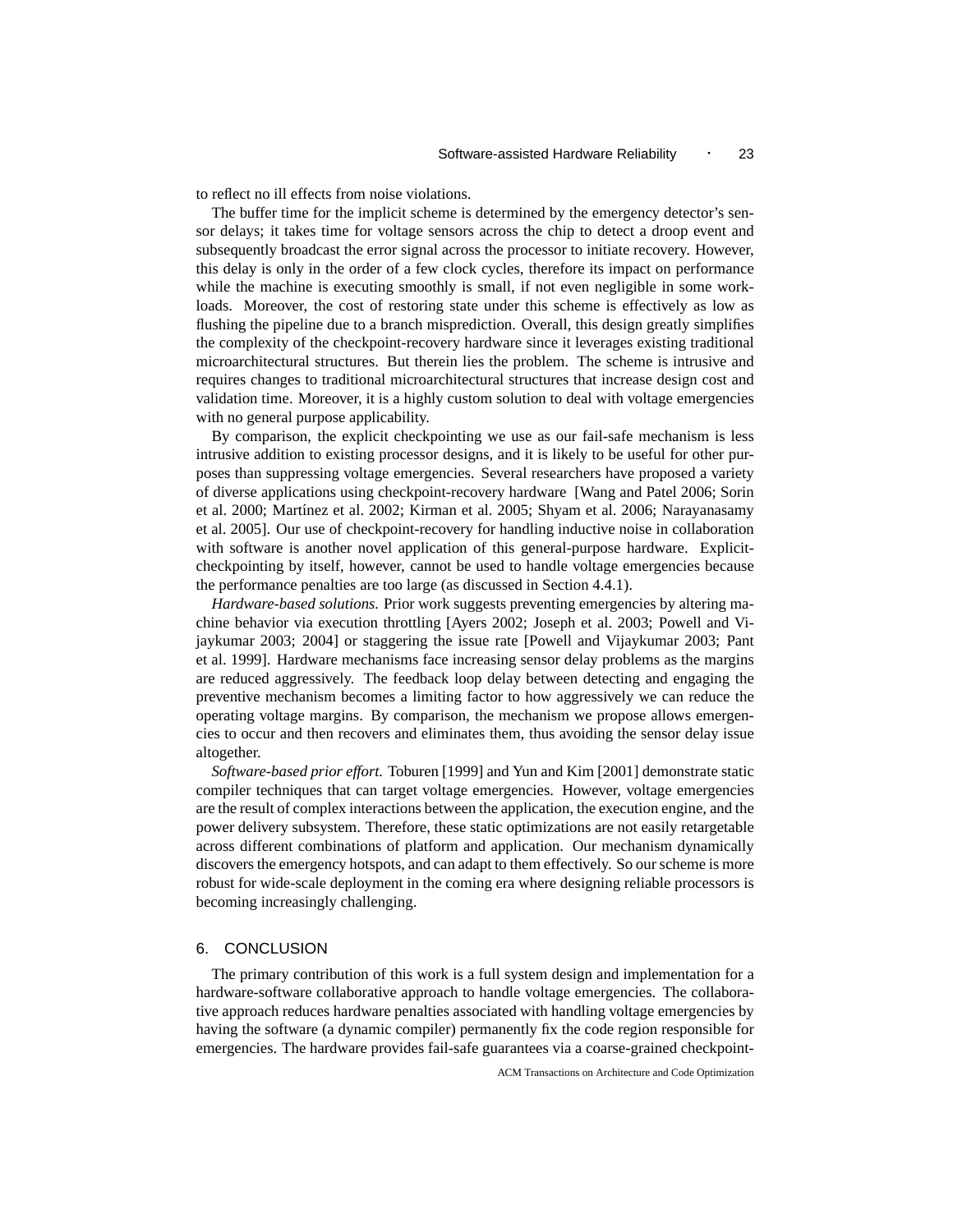recovery mechanism, while the software layer identifies the emergency-prone code regions and reschedules that code to prevent further emergencies. The compiler eliminates over 60% of the emergencies on average, and therefore dramatically reduces the recurring overhead of the fail-safe mechanism. We show that by scaling the operating margin down from a conservative 18% to an aggressive 4% setting, we can achieve ∼20% higher performance, which is within 4 percentage points of an oracle-based throttling scheme.

Our rescheduling algorithm and general framework are a first step towards exposing voltage noise to the higher-level software stack. But with even tighter coupling between hardware and software, we can reduce the complexity of noise-reduction algorithms, making it more readily feasible for software to play an integral role in assisting with hardware issues. For instance, rather than trying to dynamically construct dependence chains that throttle the issue rate of the machine, a hardware hook that allows the compiler to more directly request temporary reductions in issue width would greatly simplify the algorithm. The compiler would then only need to identify and customize the path along which the issue throttling request is triggered, and not have to worry about finding dependence chains. With such integrated effort designers can recoup increasing operating voltage margin inefficiencies using software assistance and compiler-guided code transformations.

#### **REFERENCES**

- AGARWAL, S., GARG, R., GUPTA, M. S., AND MOREIRA, J. E. 2004. Adaptive incremental checkpointing for massively parallel systems. In *ICS '04: Proceedings of the 18th annual international conference on Supercomputing*. ACM, New York, NY, USA, 277–286.
- AHO, A. V., SETHI, R., AND ULLMAN, J. D. 2006. *Compilers: Principles, Techniques and Tools*. Prentice Hall
- ANDO, H., YOSHIDA, Y., INOUE, A., SUGIYAMA, I., ASAKAWA, T., MORITA, K., MUTA, T., MOTOKU-RUMADA, T., OKADA, S., YAMASHITA, H., SATSUKAWA, Y., KONMOTO, A., YAMASHITA, R., AND SUGIYAMA, H. 2003. A 1.3ghz fifth generation sparc64 microprocessor. In *DAC '03: Proceedings of the 40th annual Design Automation Conference*. ACM, New York, NY, USA, 702–705.
- AYERS, D. 2002. Microarchitectural simulation and control of di/dt-induced power supply voltage variation. In *HPCA '02: Proceedings of the 8th International Symposium on High-Performance Computer Architecture*. IEEE Computer Society, Washington, DC, USA, 7.
- AYGUN, K., HILL, M. J., EILERT, K., RADHAKRISHNAN, K., AND LEVIN, A. 2005. Power delivery for high-performance microprocessors. *Intel Technology Journal 9*.
- BALA, V., DUESTERWALD, E., AND BANERJIA, S. 2000. Dynamo: a transparent dynamic optimization system. In *PLDI*.
- BOWMAN, K. A. ET AL. 2008. Energg-efficient and metastability-immune timing-error detection and instruction replay-based recovery circuits for dynamic variation tolerance. In *ISSCC*.
- BROOKS, D., TIWARI, V., AND MARTONOSI, M. 2000. Wattch: A framework for architectural-level power analysis and optimizations. In *ISCA-27*.
- BULL, M., SMITH, L., WESTHEAD, M., HENTY, D., AND DAVEY, R. 2000. Benchmarking java grande applications. In *The Practical Applications of Java*.
- CAMPANONI, S., AGOSTA, G., AND REGHIZZI, S. C. 2008. A parallel dynamic compiler for cil bytecode. *SIGPLAN Not.*.
- GUPTA, M. S., RANGAN, K. K., SMITH, M. D., WEI, G.-Y., AND BROOKS, D. 2007. Towards a software approach to mitigate voltage emergencies. In *ISLPED '07: Proceedings of the 2007 international symposium on Low power electronics and design*. ACM, New York, NY, USA, 123–128.
- GUPTA, M. S., RANGAN, K. K., SMITH, M. D., WEI, G.-Y., AND BROOKS, D. 2008. DeCoR: A delayed commit and rollback mechanism for handling inductive noise in processors. In *HPCA-14*.
- GUPTA, M. S., REDDI, V. J., SMITH, M. D., WEI, G.-Y., AND BROOKS, D. M. 2009. An event-guided approach to handling inductive noise in processors. In *DATE*.